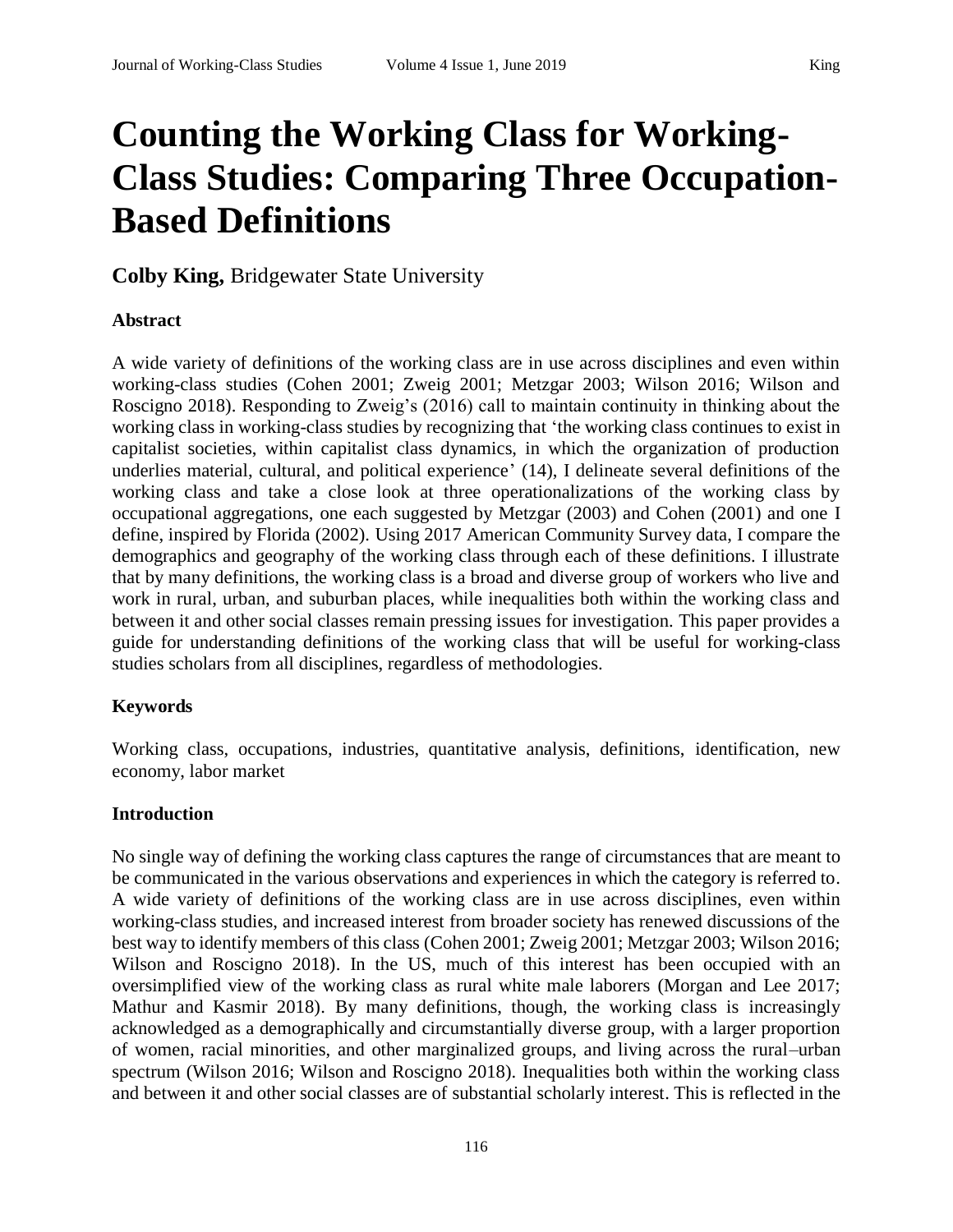broad scope and the international contributor and reader base of this journal and other recent scholarship on the working class (Nelson 2017; Marambio-Tapia 2018; Wagner 2018; Wilson and Roscigno 2018).

So who are the working class? How do we go about counting today's working class for workingclass studies? In this paper, I delineate and explore the working class as defined or operationalized in several different ways. I also take a close look at three occupational aggregations, two suggested by Metzgar (2003) and Cohen (2001) and one suggested by me and inspired by Florida (2002), and using 2017 American Community Survey data, I compare the demographic characteristics and geography of each of these three definitions.<sup>1</sup> The descriptive findings show that in the US the working class is larger and more diverse than popular discussion indicates, and that members of the working class are geographically situated mostly within metropolitan regions.

This paper answers Zweig's (2016) call to maintain continuity in thinking about the working class in working-class studies by recognizing that 'whatever the new labor processes or changes in the economy, the working class continues to exist in capitalist societies, within capitalist class dynamics, in which the organization of production underlies material, cultural, and political experience' (14). Casual observers may associate the working class with the 'rust belt' of the US or as a sought-after voting bloc. In this paper, however, I show that any meaningful definition reveals a diverse group of working people whose opportunities are shaped by the capitalist system in which they live and work.

# **Defining the Working Class**

#### *Self-Identification*

 $\overline{a}$ 

Social-class self-identification can seem like the most straightforward way of identifying who is working class, because it basically asks people, 'Are you working class?' Major national polling, including Gallup and the General Social Survey (GSS), use this as a polling question in their surveys, and scholars have used it to study a range of characteristics of the working class, including vote choice (Bird and Newport 2017). For example, the GSS asks, 'If you were asked to use one of four names for your social class, which would you say you belong in: the lower class, the working class, the middle class, or the upper class?' (NORC 2019). This seems like a straightforward way of doing it. Gross described it as viewing social class as 'referent groups' (398), while Centers (1949) explained that it understands a person's social class as 'part of [their] ego, a feeling on [their] part of belongingness to something; and identification with something larger than [them]self' (27).

This approach to identifying a person's social class corresponds with what Wright (2005) describes as taking class as subjective location, and has been the subject of research on class culture and class identity formation (Lamont 1992; Stuber 2005, 2006). It asks how people '*locate themselves and others* within a social structure of inequality' (718) [emphasis Wright's]. As Wright (2005)

<sup>&</sup>lt;sup>1</sup> Social class can be studied as either an individual or a family or household characteristic. In this paper I focus on it as an individual characteristic. Because we are mainly interested in the working class, and I take that class to be best identified through a person's job or their relationship to the means of production, I am not exploring all the ways that class identity might be complicated at the household or family level.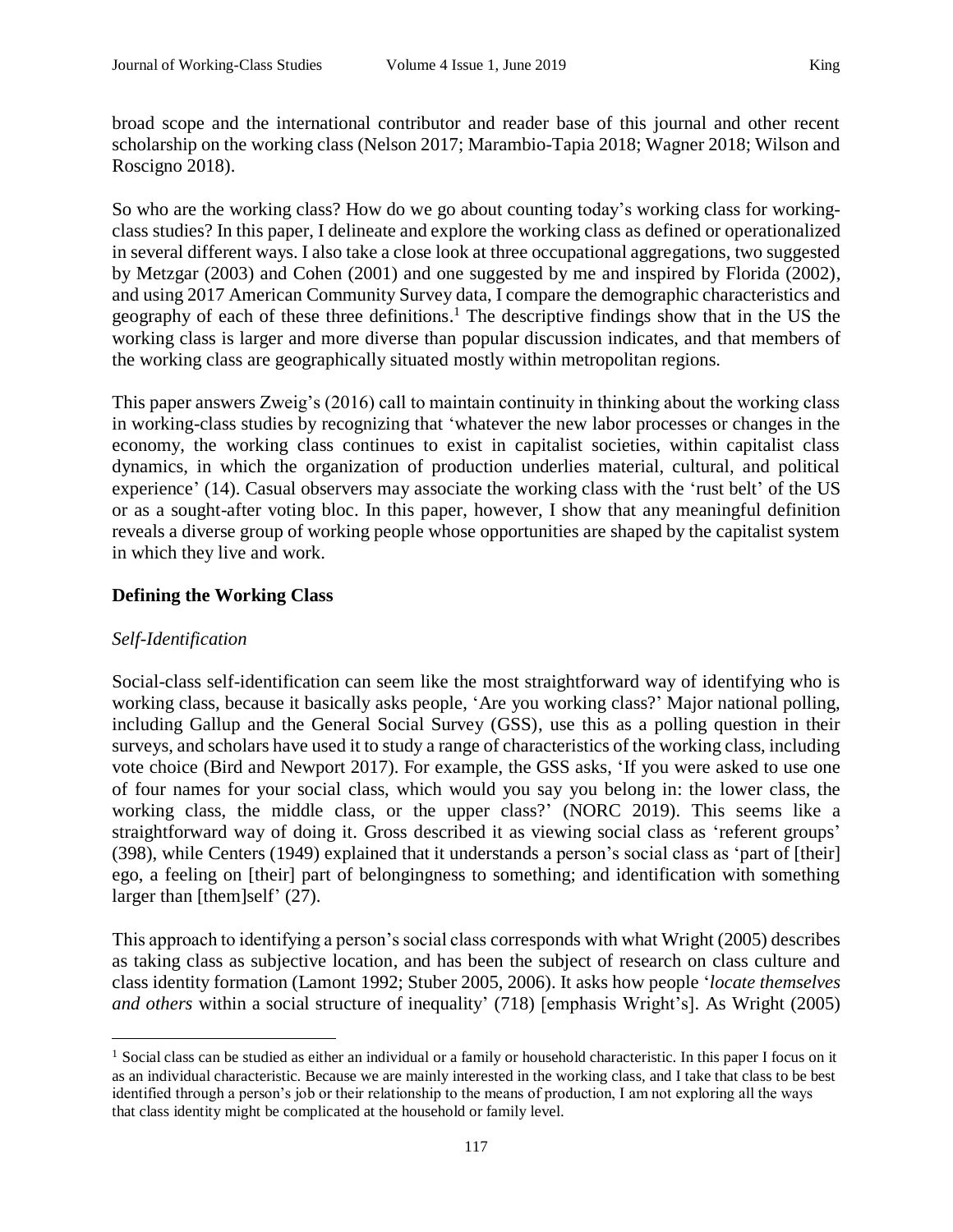explains, with this type of definition of class, 'the actual content of these evaluative attributes will vary considerably across time and place. In some contexts, class-as-subjective classification will revolve around life styles, in others around occupations, and in still others around income levels' (718).

Of course, there are difficulties with this approach. One is that the self-identification question is not necessarily connected to the person's working conditions or material circumstances. For example, Sosnaud et al. (2013) examined contrasts between subjective class self-identification and what they call indicators of 'objective' class position to study vote choice (though the objectiveness of their 'objective' measures may be up for debate as well). Another difficulty is that many surveys that ask about subjective social class identification do not include working class as a specific answer. The Pew Research Center, for example, asks respondents, 'What class do you belong in?' and offers lower class, lower-middle class, middle class, upper-middle class, and upper class as possible responses, but not working class (Morin and Motel 2012). A further problem is that many surveys and polls—including the US Census Bureau's Decennial Census and its American Community Survey—do not ask about subjective social class self-identification.<sup>2</sup>

### *Education-based Definitions*

 $\overline{a}$ 

Educational attainment is an increasingly popular proxy for identifying a person's social class. Wilson (2016), like many scholars, defines the working class as 'working people without a college degree' (1). Douglas Massey also uses educational attainment as a proxy for social class, in his 2007 book *Categorically Unequal*. In an economic context where a college degree is an important attribute in a worker's labor-market opportunities, there are good reasons for this approach.

However, the education-based definition of the working class obscures both the working conditions of the people being studied and the class relations that shape those conditions. As Metzgar (2003) noted, relying exclusively on an education-based definition can obscure the material circumstances of workers or lead to tiresome debates about variation within the class:

If your definition is based strictly on education, for example, guardians of the middle-class vernacular will mention Bill Gates, who does not have a bachelor's degree but is a managerial worker and unarguably 'rich.' They will mention the social worker with a master's degree who makes only \$32,000 a year, and the UPS truck driver, an overtime hog, who makes \$100,000 a year. Guardians insist on a precise definition, and then delight in pointing out the exceptions to the rule, attempting to make any discussion of class in America seem ridiculous or tedious (71).

<sup>&</sup>lt;sup>2</sup> Self-identification as working class varies substantially across national contexts, too. For example, Graves' (2018) report, based on surveys in Canada, found that from 2002–2017 the proportion of respondents self-identifying as working class in response to a survey question very similar to the GSS question in the US was typically more than 10% lower than in the US, between about 22% and 37%: similar to the 30% found by some polling in Australia (Moore and Gibson 2018). In contrast, in the 33rd edition of *British Social Attitudes*, Evans and Mellon (2016) showed that a much higher proportion of respondents self-identified as working-class in Britain: more than 60% over roughly the same time period.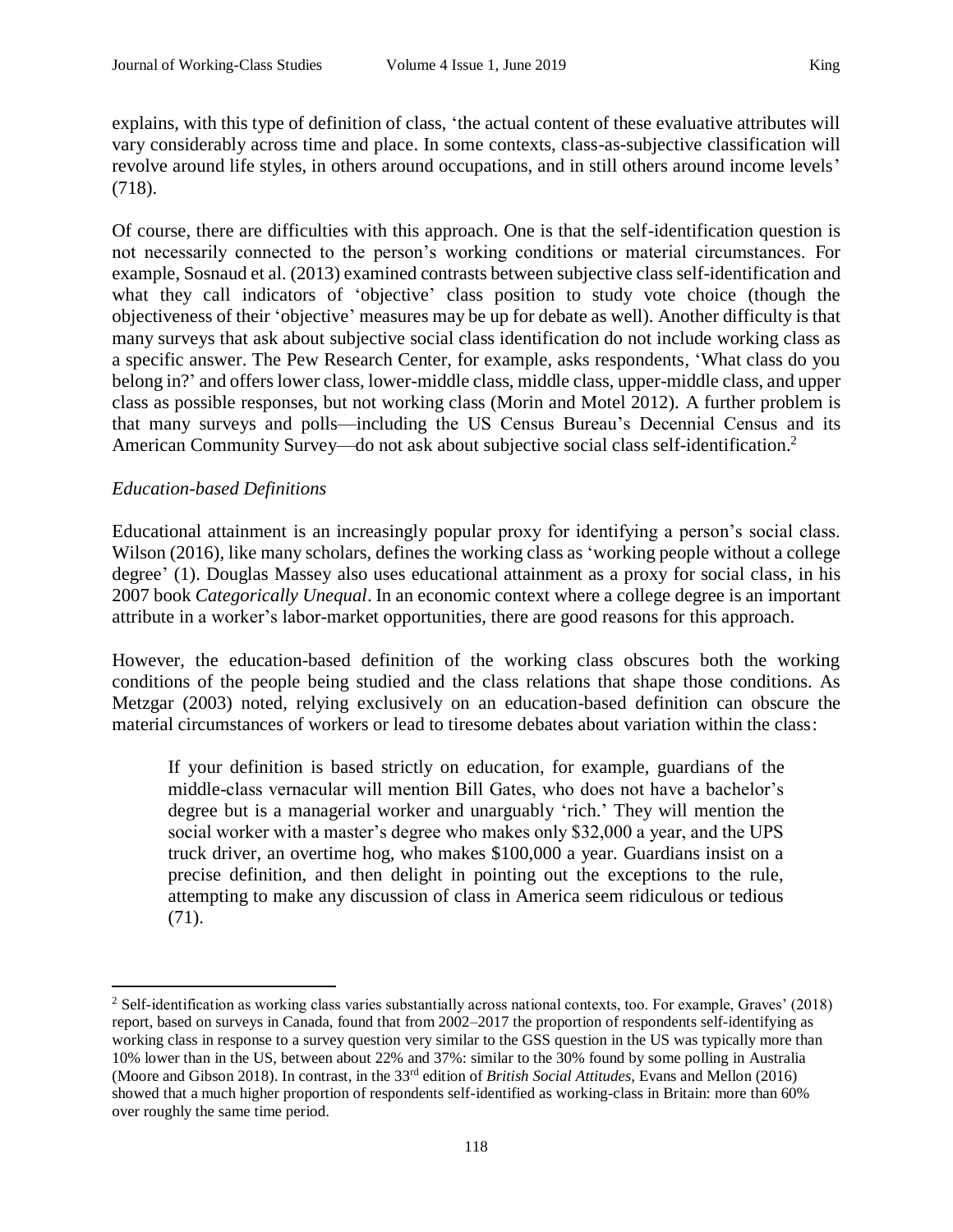Of course, using educational attainment as a class indicator shows how a person's class position can change over time. The category is challenging enough to define, but we should note the significance of timing here. Because much of working-class studies is historical, once you have the boundaries of the class set, it's relatively easy to distinguish who is and is not a member of the working class. Butof course, people move between social classes throughout their lives, and many develop a double-consciousness, as they live in multiple class-cultural worlds at the same time. Social-class transitions, and the frictions of negotiating between different class-cultural worlds, are the subject of research that is highly revealing about class boundaries and the social circumstances of each class (Lehmann 2009 2013; Jack 2014; Warnock 2014). Attfield (2016) showed how appeals for respectability applied to working-class people can constrain working-class critiques of injustice and social inequality.

Scholars studying the working class in higher education are especially aware of how tangled a person's college education and social-class identity can be (Hurst 2007, 2010; Warnock and Appel 2012; Jack 2014; Warnock 2014; Lee 2016; Warnock and Hurst 2016; King, Griffith, and Murphy 2017). Hurst (2010) showed that many working-class students from diverse backgrounds took on strategic identities as they navigated college life: loyalists, who maintain commitment to their working-class cultural roots; renegades, who embrace middle-class culture and goals; and double agents, who work to keep a foothold in each world. Also, identifying the working class as all workers who have no college degree contributes to inaccurate stigmatization of the working class as 'uneducated.' So while educational attainment can be a useful indicator of a person's circumstances, it is an awkward indicator of social-class position.

#### *Income and Wealth-based Definitions*

This way of examining social class aligns with what Wright (2005) describes as taking class as a person's objective position within a distribution, because these definitions ask, 'How are people *objectively located* in distributions of material inequality?' (2). In these types of class definition, class is used to describe some objectively identifiable characteristics of economic inequality and the person's position in their society's class system. Common examples of this sort of class definition are those based on a person's or family's income or wealth. Reeves and Guyot (2019) at the Brookings Institution, for example, identified their middle-class category as all people in households within the middle 60% of households on the national income distribution. Income, or some combination of income and other assets, such as wealth, can certainly be useful for describing class categories and circumstances. For the working class in particular, though, these indicators don't quite get at a central characteristic that many scholars of working-class studies are most interested in: the work, or how a person generates income through their labor in the labor market.

# **The Working Class by Occupation Categories**

Another way of defining the working class is to aggregate all workers in a particular group of occupations as working class. This is a common practice in working-class studies and other disciplines and interdisciplinary spaces (Nelson 2017; Marambio-Tapia 2018; Wagner 2018). For US workers, job codes are available as a common variable in surveys such as the US Census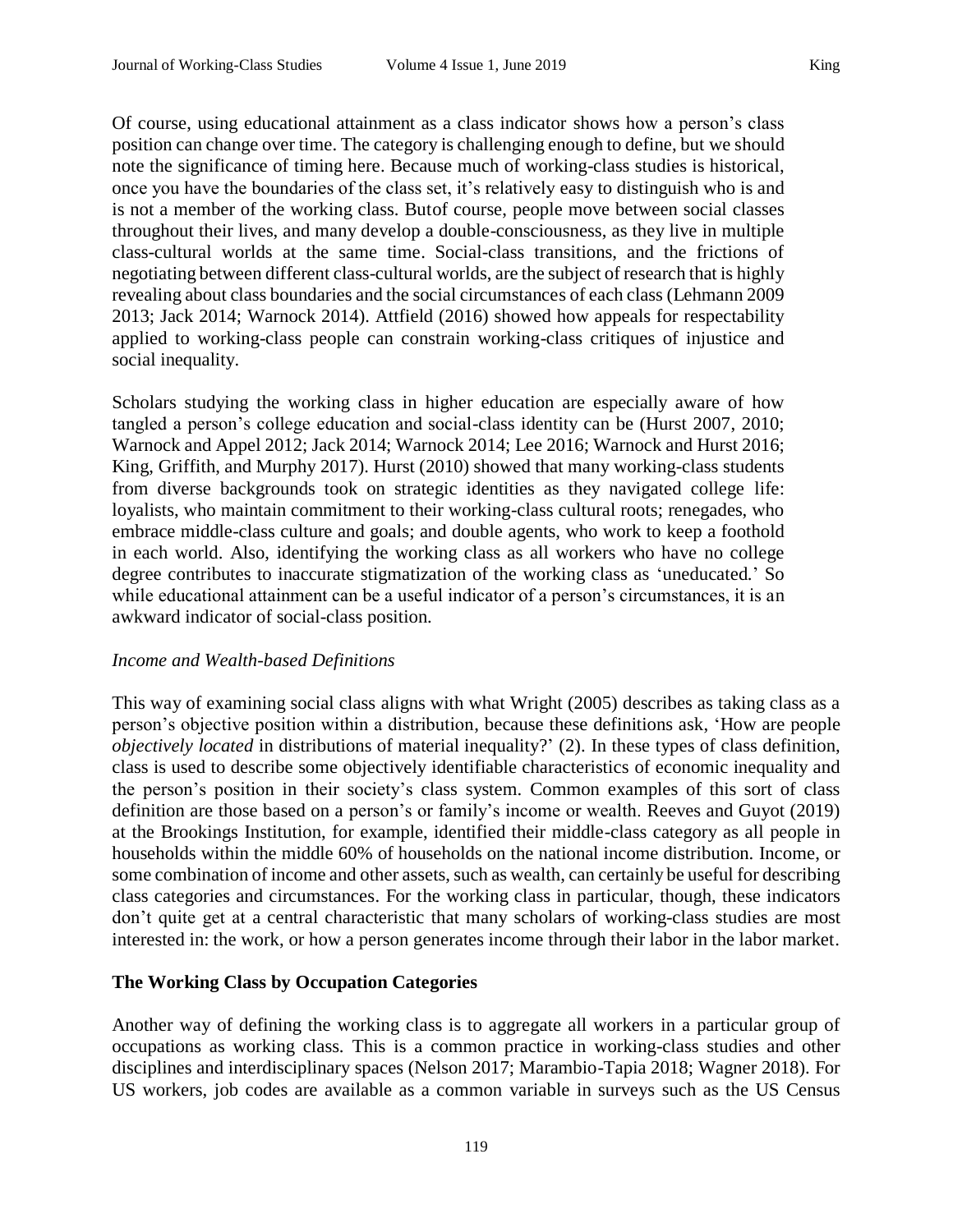Bureau's Decennial Census and the American Community Survey (ACS). This use of occupations to study class position and structure in the US has a long history (Blau and Duncan 1967; Wright 1997; Grusky and Sorensen 1998; Freeland and Hoey 2018; Hout 2018; Zhou and Wodtke 2019).

As Wilson and Roscigno (2018) explain, 'Occupations, in fact, comprise aggregations of jobs – jobs that entail significant variations in workplace roles and accompanying rewards and status' (115). The job code schema used by the Census and ACS includes more than 500 job codes. Table 1 contains these codes and specifies which ones I included for each definition of the working class. Another common practice is to aggregate job codes within one of six major groups: management and professional specialty occupations; precision production, craft, and repair occupations; technical, sales, and administrative support occupations; operators, fabricators, and laborers; services workers; and farming, forestry, and fishing workers. Table 1 includes these standard major occupation groups as headings, and also shows how I coded each job code for each of the three definitions I examine in this paper. Table 2 shows how each definition compares with the sixcategory standard grouping schema.

I see an alignment between the working class as a conceptual category and occupation-based definitions. Defining a social class by its members' jobs reflects an interest in the context and characteristics of the work and what it means for the people doing those jobs. It means focusing on the individual and their work circumstances. This is a different kind of definition from one that considers cultural associations or other elements beyond the job itself. In common discussion, which jobs are typically considered working-class or not is of course informed by other factors and by cultural norms. Certain job categories have historically been gendered or raced, for example, which then also influences which categories are associated with the working class or not (Cha and Thebaud 2008; Nixon 2009; Aguirre 2017). Income may also vary dramatically across this class category. Occupational-category-based definitions focus on social class as one characteristic, and highlight *how* a person earns a wage and how much autonomy and authority they have in their job.

# *Zweig's Working-Class Majority*

Zweig's 2001 book *The Working Class Majority* laid the foundation in working-class studies for thinking about how to count the working class, and did so by applying a definition based on occupation categories. Zweig examined the detailed occupational content of each job title in the same job codes used by the ACS, and assigned employees to the working, middle, or capitalist class according to how much authority and independence they typically have on the job.

Zweig was also interested in a class definition that reflected relationships and power at work, not just job title, so he went further. He identified that in the professional specialty occupation category, some professionals, such as engineers, doctors, and lawyers, are middle-class 'given the degree of independence and authority they typically have at work' (30). But he also argued that many workers in the same category were working-class, including emergency medical technicians, teacher assistants, and broadcast sound engineers. As he examined more jobs closely, he decided to split portions of several categories into working and middle class. For example, he argued that about 75% of nurses were working-class, based on their work conditions. There certainly are large variations in the conditions and qualifications related to nursing jobs. As Table 1 shows, the job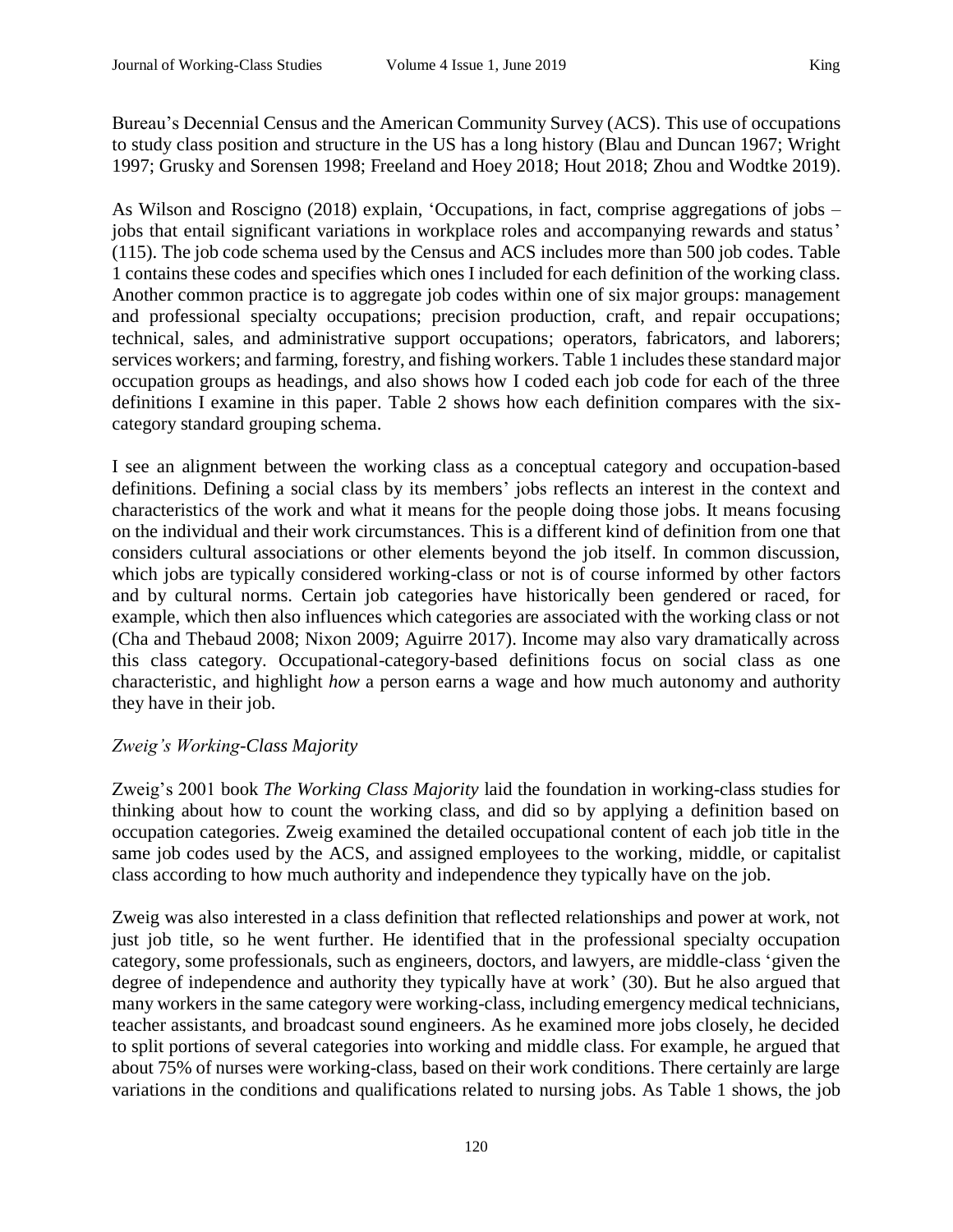codes used identify both registered nurses (code 95) and licensed practical nurses (code 207), which are distinct from nursing aides, orderlies, and attendants (code 447). Sorting out these distinctions helps to clarify the boundaries of the working class and what a study means when using this label. While these fine-grained distinctions complicate the story that can be told with any one definition of the working class, we will see below that other scholars make such distinctions in trying to recognize the role of power and relationships in the workplace.

By rooting the definition in occupational standing, and by examining each category of worker's authority and independence, Zweig is taking social class as a 'relational explanation of economic life chance' (Wright 2005). One reason that occupation-based definitions of social class are useful is that the categorical definitions themselves (the jobs that define the categories) reveal the relationship of each worker to the means of production and their degree of independence and authority in their job. These definitions are useful, as Wright (2005) highlights, because they identify 'certain causal mechanisms that help determine salient features of that system [of stratification]' (719). Another reason that occupation-based definitions of social class are popular is because they can more directly reflect people's working conditions. They allow researchers to usefully compare workers across other characteristics, both between and within class categories.

A drawback, however, is that because these definitions are rooted in a person's labor-market status, they usually exclude many people who might be considered working-class based on other characteristics but who are not currently in the labor market (Portes and Sassen-Koob 1987; Jensen, et al. 1995; Alderslade et al. 2006). For example, unemployed people, retired workers, or people working in the informal economy or being paid under the table could all reasonably be considered working-class for reasons beyond their occupation title, but they would not be identified by these types of definitions. Also excluded is the often-invisible domestic care work, much of it done by women, especially care of dependent children and elderly family members (Pernigotti 2010; Thebaud 2010). People who do not enter the labor force because of such responsibilities would be excluded from these definitions of the working class, especially in places without substantial family leave support.

While it is important to understand that there is meaningful variation in working conditions in these occupational categories, Zweig's unique categorization creates difficulties for replication in research. One difficulty is that Zweig does not identify specific working conditions or particular workers that he places in one class or another. So while it is possible for a researcher to allot the same portions of workers from these occupations to the working and middle classes, and then calculate characteristics such as mean or median incomes for each class, it is not possible to meaningfully intersect these class groups with other characteristics, such as industry categories. It is, unfortunately, not possible to know which particular nurses, for example, are to be counted as working-class and which as middle-class.

# *Metzgar's Working Class*

Metzgar's (2003) writing focuses on how we, in broader society, identify and talk about the working class and how we attach meaning and political positions to working-class identity. But he also developed a simple and useful categorical definition of the working class. Metzgar (2003) takes a broad and inclusive view of the working class. The way we think about and discuss the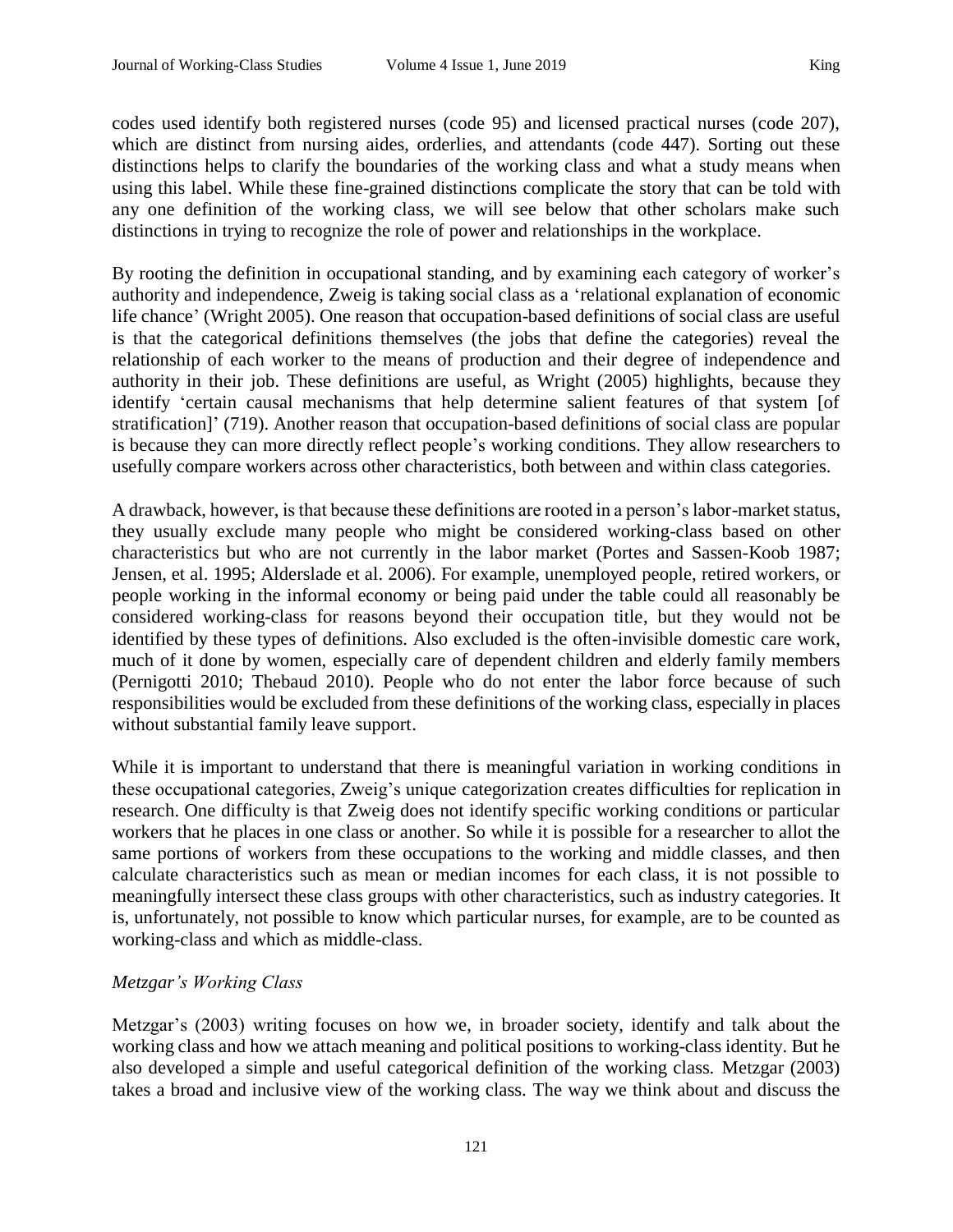middle class in our class vernacular, he explains, 'first hides the working class (by including it within the ubiquitous middle) and then forgets it is there by assuming that almost everybody is college-educated and professional' (64). He argues that we thereby 'miss the larger part of the working class that is not blue collar, most importantly clerical, retail sales, and other kinds of 'service' workers' (67).

For Metzgar, then, the working class should be thought of as 'everybody who does not fully qualify for the smaller, more exclusive 'middle class'' (68). He explains that if you define the working class by occupational categories, then 'Basically, this is everybody who is not in the BLS's 'managerial and professional workers' category' (68). So for Metzgar, the working class includes all workers in the other five major categories of the standard occupation schema: all workers in precision production, craft, and repair occupations; technical, sales, and administrative support occupations; operators, fabricators, and laborers; services workers; and farming, forestry, and fishing workers (69). Metzgar's definition is the broadest and most inclusive of the definitions of the US working class considered here, and because it is a simple grouping of major occupation categories, it is relatively easy to work with in terms of replication.

### *Cohen's Working Class*

While Cohen's (2001) research investigated a narrow test of how the proportion of black workers in a local labor market shaped class inequality among whites, he developed a thoughtful definition of the working class based on a careful grouping of occupation categories. Cohen is a prominent sociologist whose research focuses on family life, but he has also studied the working class and labor market inequalities (Cohen and Huffman 2003; Cohen 2014).

Cohen (2001) aggregates workers in several occupational categories as the working class, but he removed people in supervisory and managerial positions in several of the six standard occupational categories. Cohen refers to Szymanski's (1983) definition of the working class, explaining that it is 'based on relations of production and taking into account structures of authority, so that teachers, blue-collar supervisors, and police, for example, are not included as working class' (151). Cohen (2001) notes that his definition also 'roughly parallels the skilled and unskilled workers in Wright's [1997] typology (that is, all employees less experts, supervisors, and managers)' (152). As Cohen (2001) explains, 'In 1990 census categories, this definition of working class includes sales workers (except finance and business services and nonretail commodities); all technical, sales, and administrative support occupations (except supervisors); all service occupations (except protective service); and all nonsupervisory agriculture and blue-collar workers' (152).

In many ways, Cohen's (2001) definition of the working class attempted to make the same distinction as Zweig (2001) by separating out workers based on the power and class relations associated with their specific occupation. Like Kalleberg (2010), both Zweig and Cohen recognize that variations in authority create different work conditions and move workers with authority out of the working class. So while Cohen's and Zweig's categorizations differ in their particulars, they both aim to sort workers more carefully between the working and middle classes, based particularly on power and class relations. Unlike Zweig, though, in Cohen's definition each occupational category is wholly allotted to either the working or middle class, rather than splitting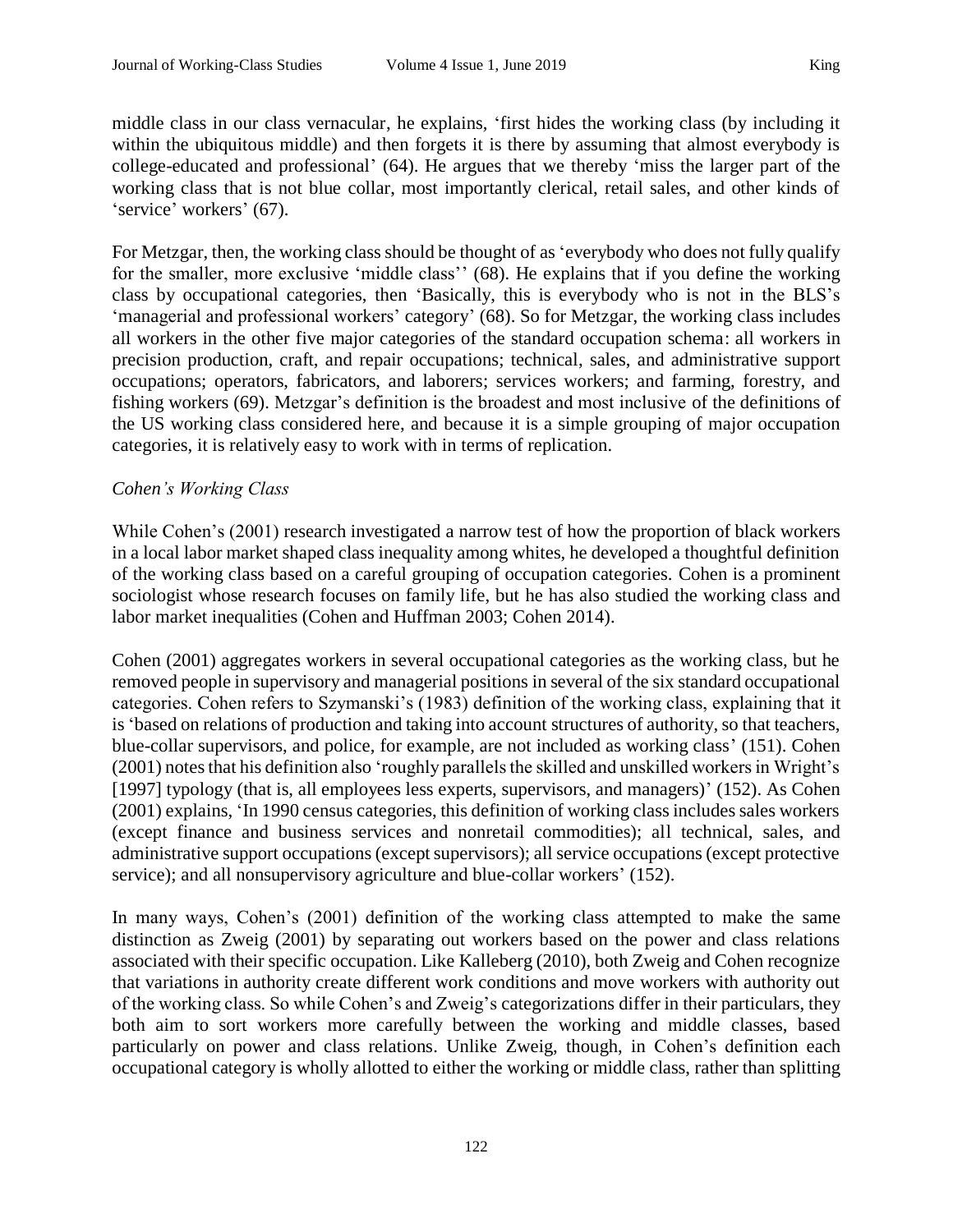a portion of some of the trickier categories between each class category. For this reason, Cohen's (2001) definition is much more easily and usefully replicable.

#### *The Creative Proletariat*

l

Richard Florida is best known for his writing on the group of workers he calls the creative class, and how he sees their lifestyle preferences remaking city neighborhoods and metropolitan regions (2002). While his paradigm has been highly contested, it remains a popular way of discussing social classes in the new economy. And though his work might not be considered part of the working-class-studies canon, I find some useful ideas in his way of defining social classes.

Florida's (2002) somewhat nebulous definition of the creative class is workers whose primary function in their work is to 'create meaningful new forms' (69). However, like Metzgar (2003) and Cohen (2001), Florida's class categories (2002 pp.68, 73) are operationalized in a very concrete way as an aggregation of occupational codes from the standard classification system. He categorizes workers into his unique class structure: creative class, service class, and working class (with military personnel excluded and agricultural workers considered a separate class).<sup>3</sup> In defining his creative class, Florida identifies the super-creative core as a direct recoding of four occupation groups, then adds what he identifies as creative professionals, which includes several other managerial or technical jobs. A unique distinction of Florida's class categories is that he adds what he describes as high-end sales and sales management to his creative class, while placing others sales categories in his service class. Markusen et al. (2008) described Florida's class categories as 'large lumpy occupational categories,' which is, really, an apt description for each of these three categorical definitions of the working class. Florida (2002) argues that this aggregationbased way of categorizing social classes creates economic classes along lines that Weeden and Grusky (2005) might call a 'stylized measure.'

Interestingly, Florida's creative class roughly parallels the non-working classes in Cohen's (2001) and Metzgar's (2003) research. While the working class is not Florida's focus, it is an interesting exercise to invert his class system and examine the workers he excludes from his creative class. As Table 1 shows, this means that combining Florida's working and services classes roughly parallels the working classes of Cohen and Metzgar. Florida's own aggregation that he labels the working class in his schema includes 'Construction and extraction occupations, Installation, maintenance, and repair occupations, Production occupations, and Transportation and material moving occupations' (2002 pp. 328–329). His service class includes 'Healthcare support occupations, Food preparation and food service related occupations, Building and grounds cleaning and maintenance, Personal care and service occupations, Low-end sales and related occupations, Office and administrative support occupations, Community and social services occupations, and Protective service occupations' (ibid.).

<sup>3</sup> Florida explains that in his class formulation, members of the creative class share a culture based on their desire to be creative and their place in the economy. In this sense, the creative class definition relates to Weber's (1946) concept of status as class members interact in their social worlds through shared cultural preferences. Florida argues that 'All members of the Creative Class – whether they are artists or engineers, musicians or computer scientists, writers or entrepreneurs – share a common creative ethos that values creativity, individuality, difference, and merit' (8). As he states, their 'social and cultural preferences, consumption and buying habits, and their social identities all flow from this' (68). Of course, many workers in occupations that Florida does not consider to be creative-class may also share these creative inclinations or social and cultural preferences.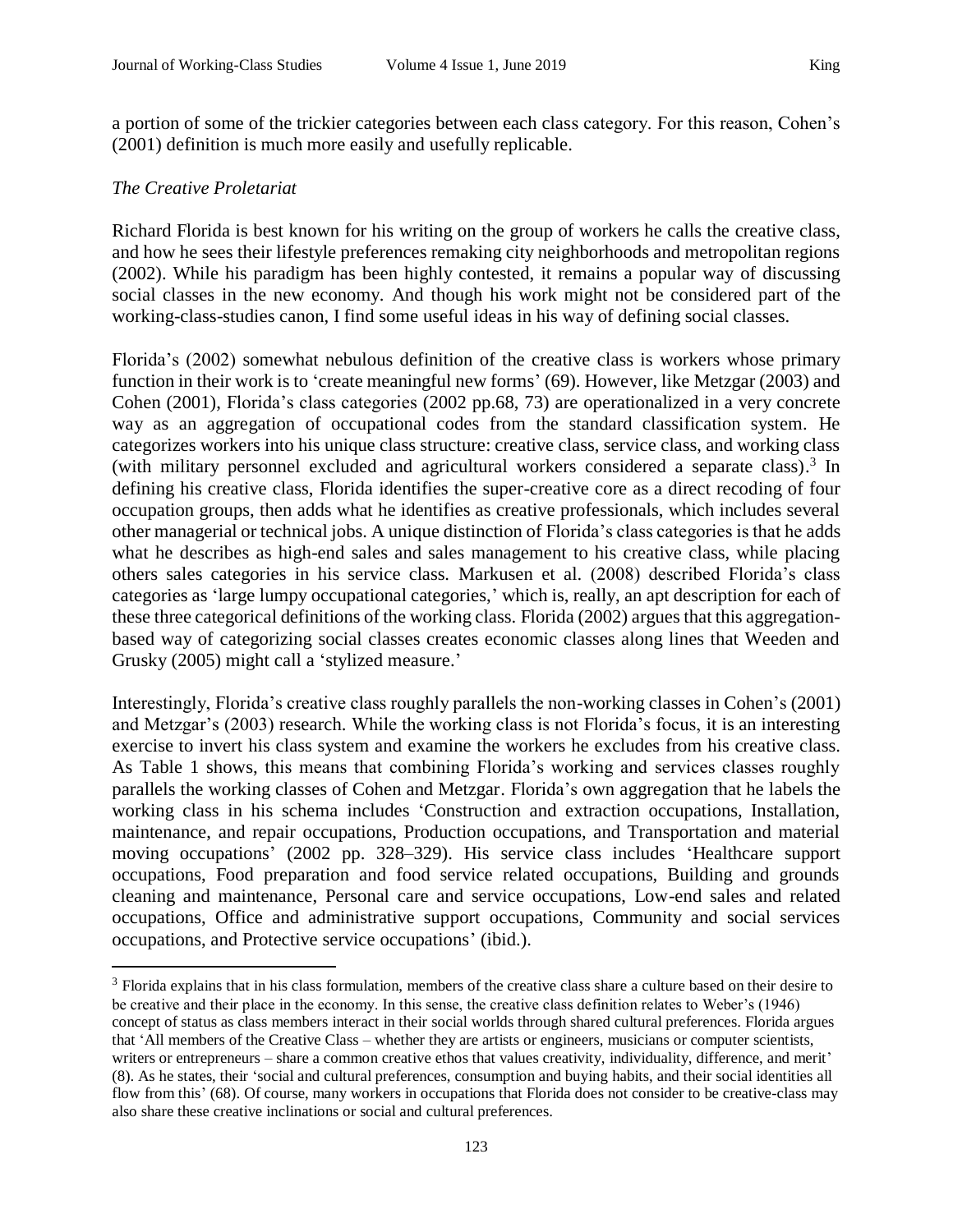l

I argue elsewhere (King and Crommelin forthcoming 2020) that while Florida's class categories may reasonably dissatisfy many, they may also usefully reflect the new economy framework than the similarly lumpy standard occupational categories (Smith 2001; Nevarez 2002; Sweet 2007; Sweet and Meiksins 2017).<sup>4</sup> In particular, Florida's class categorization splits the standard category of managerial and professional specialty occupations, and allots those jobs between the super-creative core, creative professionals, and service classes. He includes 'high-end sales and sales management' in his creative class, which implies that only a few sales occupations are in the creative class, while the others are in his service class. But he does not specify which categories are included for each. For my analysis here, I included sales representatives, finance and business services occupations, including insurance, real estate, financial services, and advertising and related sales occupations, as well as sales engineers (code 258) as 'high-end sales and sales management,' and therefore in the creative class. I excluded from the creative class the sales occupational category of sales demonstrators, promoters, and models because they are likely not considered 'high-end' or management, even though their jobs may require some creativity.

Florida's categorization also splits the standard category of technical, sales, and administrative support occupations, allotting a small portion of those jobs among creative professionals while most are aggregated in the service class. We can set aside questions of creativity (and Florida's contention that these jobs drive economic growth and their workers promote tolerance) and see that the super-creative core and creative professionals occupation categories reflect jobs that are commonly understand as 'new economy' jobs (Smith 2001; Nevarez 2002; Sweet 2007; Sweet and Meiksins 2017). <sup>5</sup> Also, by combining low-end sales and administrative support jobs with standard service occupations, this categorization schema highlights the shared circumstances of workers in these jobs. Florida's working-class occupation category is a straightforward combination of the standard precision production, craft, and repair occupation with the standard operators, fabricators, and laborers occupation. Interestingly, the non-creative-class workers in Florida's aggregation (i.e. Florida's service, working, and agricultural classes combined) overlaps substantially with Metzgar's (2003) and Cohen's (2001) definitions of working class.

Is there an appropriate label for the group of all workers not considered in the 'creative class' by Florida? Florida (2002) suggests that workers outside of creative-class occupations are seeing their work 'de-creatified' by automation and other changes in working conditions (71). Some may therefore be tempted to label these workers as the 'non-creative class,' but that label does not work for me. Even workers engaged in the most rote activities find ways to be creative in their work. But in the context of the new economy, it could be said that these workers lack access to the means of 'creating meaningful new forms,' at least in their jobs at work. So I suggest the label of 'creative proletariat' for all workers outside of the creative class in Florida's system.

<sup>4</sup> Florida's (2012 p. 40) calculations show substantial differences between his creative class and the group of all workers with a college degree. There is also substantial evidence that his creative class category is not the clear proxy for educational attainment that some have understood it to be (Stolarick and Currid-Halkett 2013).

<sup>&</sup>lt;sup>5</sup> If the new creative economy is taken as the defining economic system of our time, perhaps it is reasonable to consider the usefulness of Florida's conception of social class. Rather than class relations being understood as between owners (or supervisors) and workers, they could be understood in this way as between those who possess creative skills *and* the job positions in which to deploy them, and those who do not possess both of these things. For these reasons, I think it can be useful to combine Florida's working and service classes, and reasonable to add agricultural workers (at least those who are not owners or managers), into a class category understood to be in a contrasting class position from the creative class in the new economy.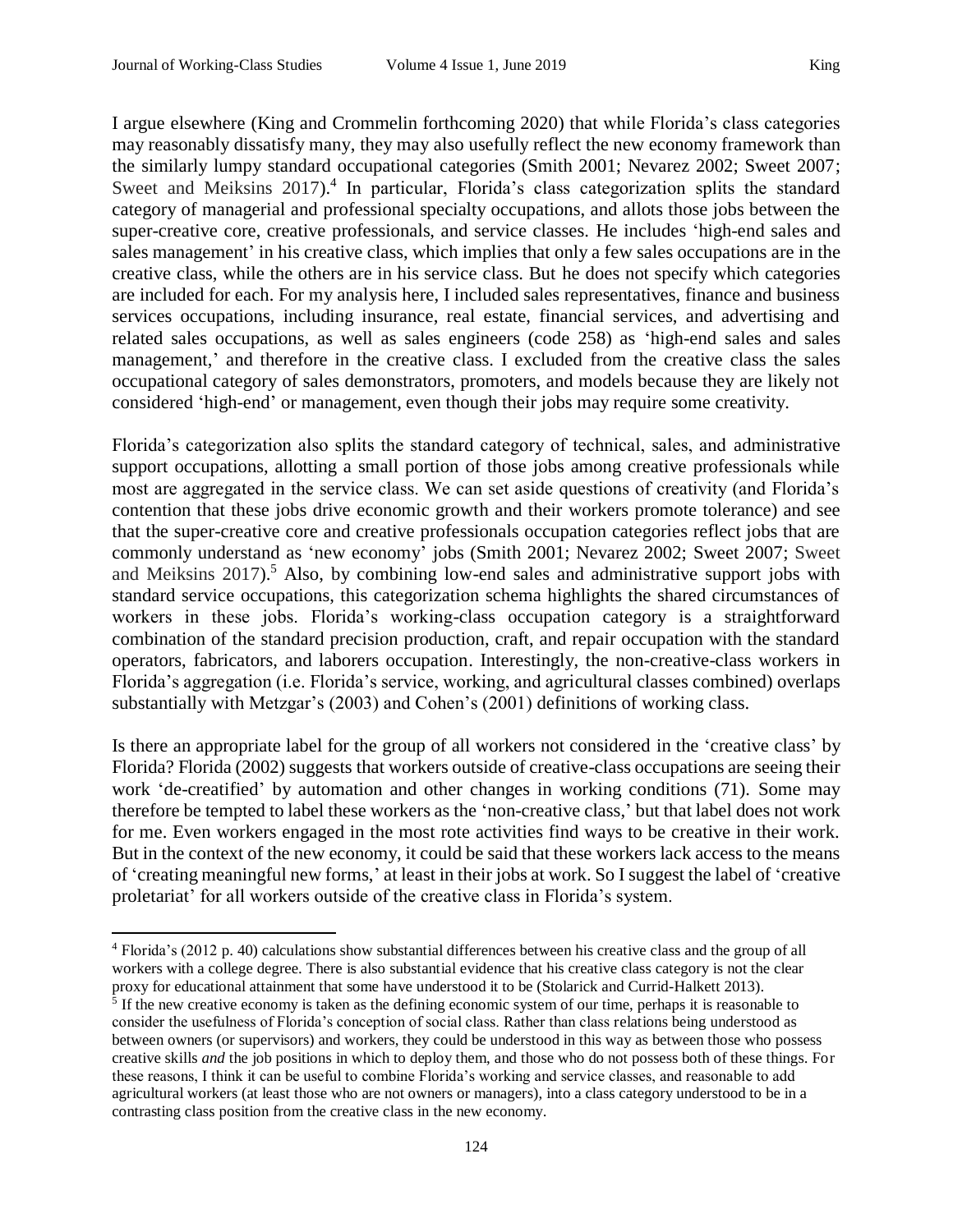# *Summary of these Three Occupation Aggregation Definitions*

Comparing these three occupation aggregation definitions of the working class, we see interesting similarities and differences. For example, sales engineers are counted in the working class in the Cohen and Metzgar typologies, but not in the Florida typology outlined here. The sales occupational category of sales demonstrators, promoters, and models is considered working-class in all three major aggregations. Interestingly, the inclusion of community and social service occupations in Florida's categorization means that Florida's service class also includes social workers, recreation workers, and clergy and religious workers (codes 174, 175, and 176), which neither Cohen nor Metzgar includes in the working class. Metzgar and Florida include protective service occupations (everyone from police and fire fighters to cross guards and doorkeepers) as part of their working or service class, while Cohen excludes these workers in recognition of their authority and social prestige.

More broadly, because any of these three definitions of the working class is based on a worker's specific job title, these definitions include real information about the kind of work that a person is doing. This information is not as apparent when a researcher is using another of the definitions described above. But, of course, none of these definitions tell us everything about each worker's working conditions, and there are many reasons to expect substantial variations even within any particular job category.

# **Data and Methods**

To examine the characteristics of the members of each of these definitions of the working class, I collected the 1% sample from the 2017 American Community Survey (ACS through the Integrated Public Use Microdata Series: Version 8.0 (IPUMS) (Ruggles et al. 2018). I used the PERWT variable to weight the sample to ensure the dataset is nationally representative for person-level analyses. I did not narrow the sample down to a 'prime age' group of workers, so the data includes workers aged 16–93.<sup>6</sup> Unlike other employment data sources (including the Bureau of Labor Statistics), ACS data provides both occupation and industry-category information for individual respondents, which is useful for examining cross-sections of these employment groups. The full count of employed people represented in this data is 155,057,257.

For this analysis, I use the IPUMS format for the US Census Bureau's 1990 occupational schema.<sup>7</sup> More recent categorization schemas are available, and crosswalks have been created to allow historical comparison (Morgan, 2017). However, because the categorical definitions that are of interest here were formulated based on the occupation-categorization schema reported by IPUMS with the OCC1990 variable, I applied the OCC1990 schema here as well.

# **Comparing these Three Working-Class Operationalizations**

# *Size and Distributions*

 $\overline{a}$ 

 $<sup>6</sup>$  Age is top-coded at age 93.</sup>

<sup>&</sup>lt;sup>7</sup> For both the ACS and the Decennial Census, respondents with multiple jobs report the job that they earn the most money from or spend the most time at.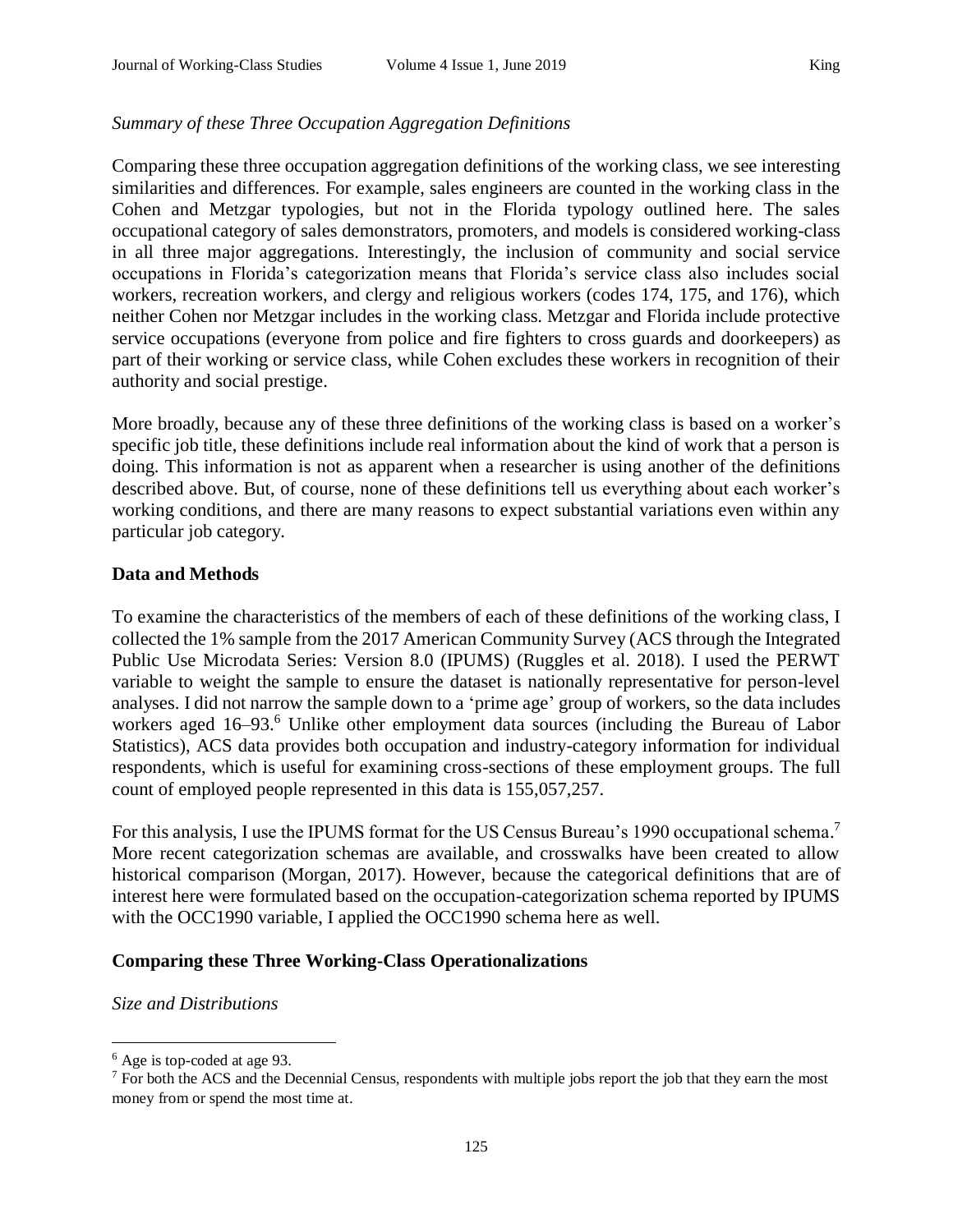Examining Table 2, we can see that all three operationalizations for the working class identify these workers as a clear majority of people with jobs. Metzgar's definition is the broadest, and counts just over 66.7% (103,487,634 of 155,057,257) of the employed labor force as working class. Cohen's narrower definition is the smallest, identifying about 57.7% as working class. The creative proletariat definition lies between them, at about 61.4%.

Table 2 shows how each definition overlays with the six-category standard occupation grouping. Metzgar's is the simplest, identifying all workers in managerial and professional specialty occupations as non-working-class, and all workers in all five other categories as working-class. Table 2 also shows how Cohen's definition moves some workers from four of the other standard occupation categories (technical, sales, and admin; support; service; farming, forestry, and fishing; and precision production, craft, and repair occupations) into non-working class. Compared to Metzgar's definition, in Cohen's grouping, technical, sales, and administrative support occupations contribute the most additional workers to the non-working-class category, while each definition identifies all operators, fabricators, and laborers as working-class. The creative proletariat definition moves 10,222,595 workers from technical, sales, and administrative support occupations into the creative-class category, but, like Metzgar's definition, counts as workingclass all workers in service; farming, forestry, and fishing; precision production, craft, and repair; and operators, fabricators, and laborers occupations.

While the intersections of these three definitions with the standard occupational categories are relatively simple, their intersections with standard industry categories are more complex. Through Table 3 we can examine how the working class (and the non-working class) is distributed across 13 standard industry categories. Many observers associate the working class with the manufacturing industry, and we see here that 11–12% of the working class (and a little over 8% of the non-working class) are in the manufacturing industry according to all three definitions. If you combine all of the working class in the agriculture, forestry, and fisheries, as well as the mining and construction industries with those in the manufacturing industry, you get almost 25% of the working class labor force for all three definitions.

Which industries are underrepresented among the working class? Across all three definitions, the working class makes up around 20% of the professional and related services industry, while that industry is 42.44–52.37% of the non-working class, depending on the definition. Interestingly, despite the careful distinctions made by Cohen and Florida to remove workers with autonomy, authority, or creative responsibilities at work from the working class, we see here that patterns of industry distribution are roughly similar across all three definitions. One industry that does not follow this pattern is business and repair services. Following Metzgar's definition, this industry is a larger proportion of the working class than the non-working class (7.16% to 6.69%), but the reverse is true for Cohen's definition and the creative proletariat (6.88% to 7.16%, and 6.48% to 7.83%, respectively).

One industry that shows a large contrast between the working and non-working classes is retail trade. Retail trade makes almost 24% of the working class in both Metzgar's and Cohen's definitions, and more than 22% of the creative proletariat. The retail trade industry is more than 10% of the non-working class only if you adopt the creative-class definition, where it is 10.25%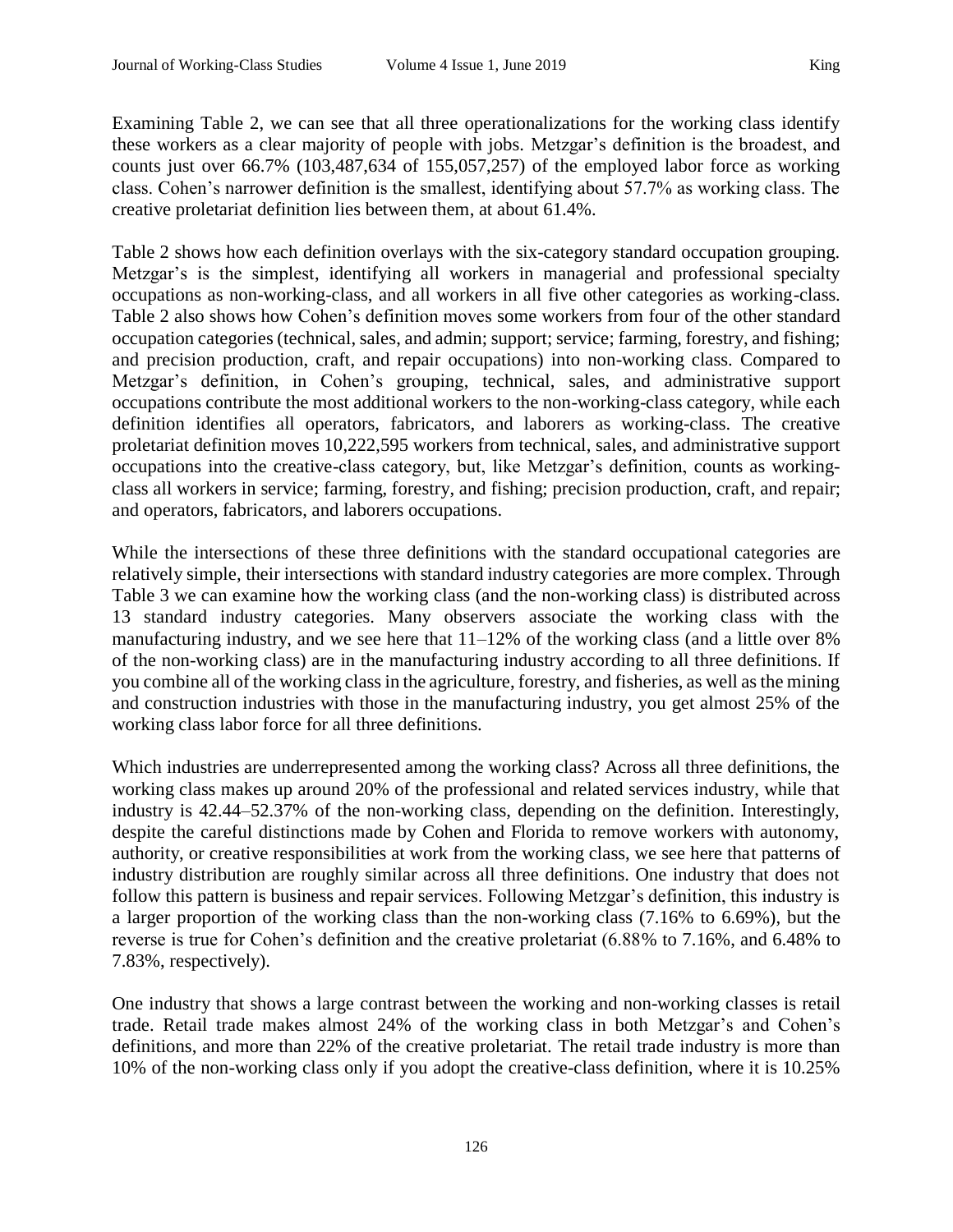of the creative class. The high proportion of the working class in the retail industry underscores recent discussions in this journal (Nelson 2017; Marambio-Tapia 2018).

## *Descriptive Statistics for Each Working Class*

Table 4 reports descriptive statistics for each of these definitions of the working class. Metzgar's working class reports the highest mean and median incomes for individuals (\$36,169.38 and \$27,400).<sup>8</sup> The creative proletariat reports the closest mean and median individual incomes (\$32,871.27 and \$25,900), suggesting that incomes for this group are the least skewed by highincome outliers.

According to IPUMS, the poverty variable expresses each family's total income for the previous year as a percentage of the poverty thresholds established by the Social Security Administration in 1964 and revised in 1980, adjusted for inflation. These family numbers are also used to report the poverty status for each individual. I calculated the proportion of individuals in families with incomes less than two times the poverty level, and we see that more than 25% of the working class lived below twice the poverty line in 2017.

Metzgar's definition includes the largest proportion of the working class with a college degree, at about 17.69%; Cohen's definition and the creative proletariat report about 15.7%. While some would identify only people without a college degree as working class (as discussed above), it is important to note that more than one in seven members of the working class have earned a college degree according to any of the three definitions. These are higher numbers than might be expected, especially given that some of these people have not yet had a chance to earn a college degree, since the workforce as defined here includes many people under common ages for college graduation for traditional students.

#### *Is the Working Class White, Male, Rural, and Old?*

 $\overline{a}$ 

In the US, much national news reporting discusses the working class almost exclusively in terms of political persuasions, and almost always frames it as white and male (also as rural and in manufacturing). For example, in the lead-up to the 2016 presidential election, Khalid (2016) for *NPR* looked at the relationship between the white working class and the Republican party, while Brownstein (2019) for *The Atlantic* wrote an article describing 'The Diverse Left and White Working-Class Right.' Many scholars and commentators involved in working-class studies, such as Russo and Linkon (2016) and Francis (2018) have worked to dispel the overgeneralized stereotypes that emerge from such coverage. But given how news reports discussing the working class focus on the white working class in manufacturing, you might begin to imagine that the working class is white, male, rural, and old (Morgan and Lee 2017; Mathur and Kasmir 2018). Critiques of this view have also proliferated, however. In fact, back in 2003 Metzgar argued that this view of the working class is overly nostalgic. He explained that 'the 'blue collar' and 'thing of the past' connotations of 'working class' (sometimes accompanied by stereotypes of a white, male Joe Six-Pack) also restrict us, both from talking sensibly and from really challenging the existing vernacular' (67).

<sup>&</sup>lt;sup>8</sup> Individual wage and salary income is top-coded at the 99.5% percentile for each person's state, with higher amounts coded as the state means of values above the listed top code value for that specific Census year.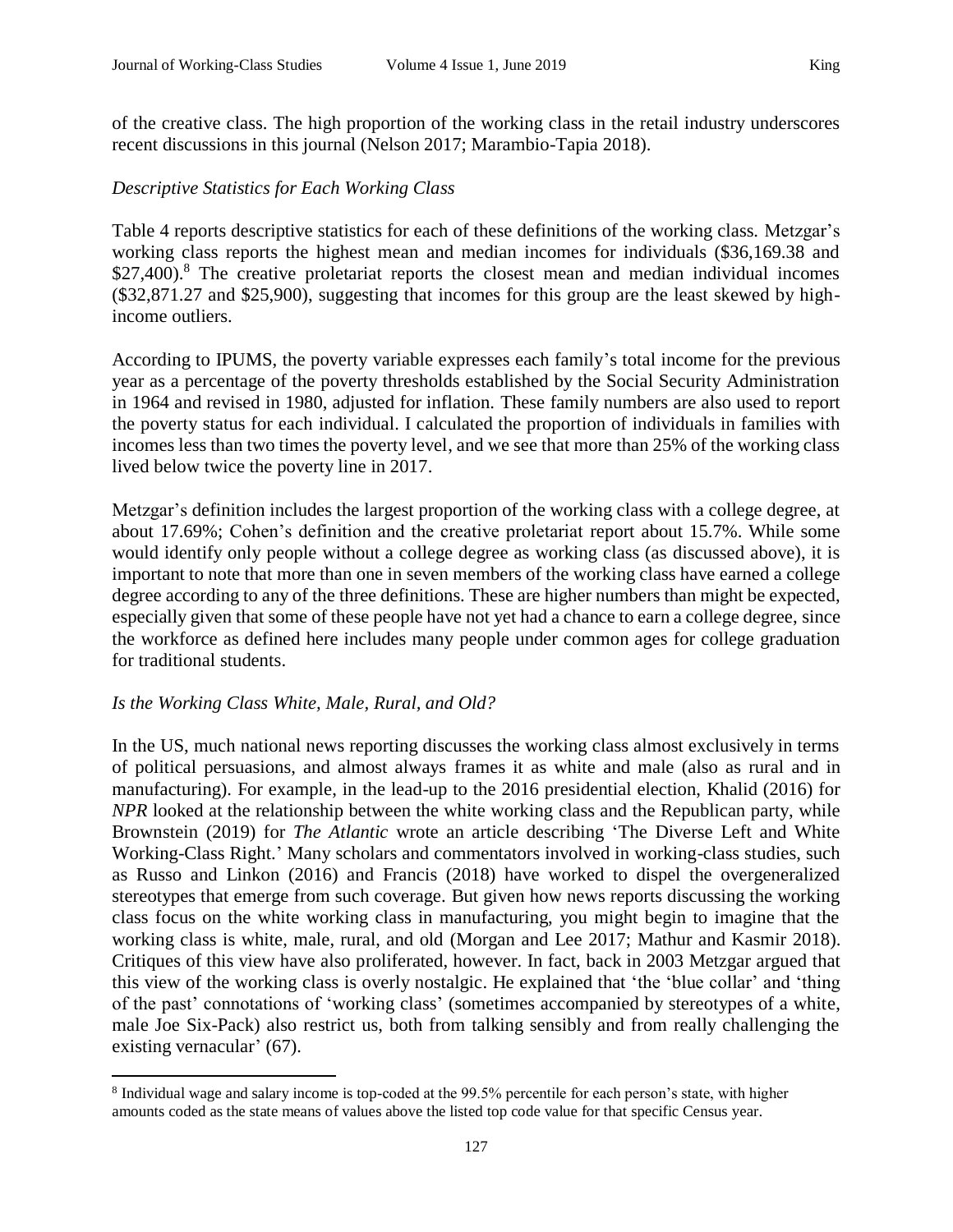These numbers illustrate how the stereotype of the working class as white, male, rural, uneducated, and old is misleading and inaccurate. While this data includes all workers, even those aged 16–25, in each definition more than 15% of the working class has earned a college degree. Across all three definitions, more than 12.5% of the working class is non-Hispanic black, and more than 20.8% of the working class is Hispanic (compared to 11.36% and 17.17% of the total labor force, respectively). Regardless of definition, more than 10% of the working class are non-citizens, about twice the proportion among the non-working class. It is true that in each of the three definitions, most of the working class are white, but the working class is consistently less white than the nonworking class across these definitions. Also, all three definitions report mean ages of 40.5–41 years, just below the mean age for the whole workforce, 41.96 years. Across all three definitions, the working class is a little more than half male, and also a percentage or two more male than the overall labor force. But, many occupations within the working class are female dominated, and women are nearly half of the overall working class reflect, so neither gender can claim the working class as its own.

The geographic distribution of the working class also shows greater diversity than might be expected. Using the metropolitan-status variable to identify respondents' geographies, I found that more of the working class lived in central cities than lived outside of metropolitan regions (over 8% and then over 10%, respectively, across all three definitions). This variable is tricky to work with, partly because among this sample, 12.3% of all cases had an indeterminable metropolitan status, and 42.5% had an unknown central-city status. We can identify spaces in metropolitan regions but outside of central cities as a proxy for 'suburbs,' and if we do this here, we find that among all workers with known metropolitan status across the three definitions, over 90% live in a metropolitan region, and about 90% of those live outside of the central city. Across all the definitions, then, we see that the working class is more diverse and dynamic than conventional wisdom suggests.

# *Maybe We're (almost) All Working-Class?*

Because there are so many disparate definitions of the working class, many of them count people as working class while others would exclude them. What happens if we group all workers who would be identified as working class by any several of these definitions? While each definition largely overlaps with the others, seeing how large the group of workers becomes when you add together every worker included by at least one definition reveals just how many workers in the US are in precarious work circumstances, and how much these workers have in common.

In Table 5 I report descriptive statistics for all workers in a new working-class variable that includes any person who would be identified as working class based on any of these broad definitions. I included all workers who are working-class because they work in an occupation identified as working-class by Metzgar or Cohen, or are a part of the creative proletariat, and then I added all workers who have less than a bachelor's degree and all workers who live at or below 200% of the poverty level (regardless of occupation). This very broad definition of the working class includes 122,773,708 workers, or 79.18% of the entire workforce. This way of identifying the working class moves the descriptive statistics in directions that some would argue look less like the working class, as the mean and median individual wage and salary incomes are higher for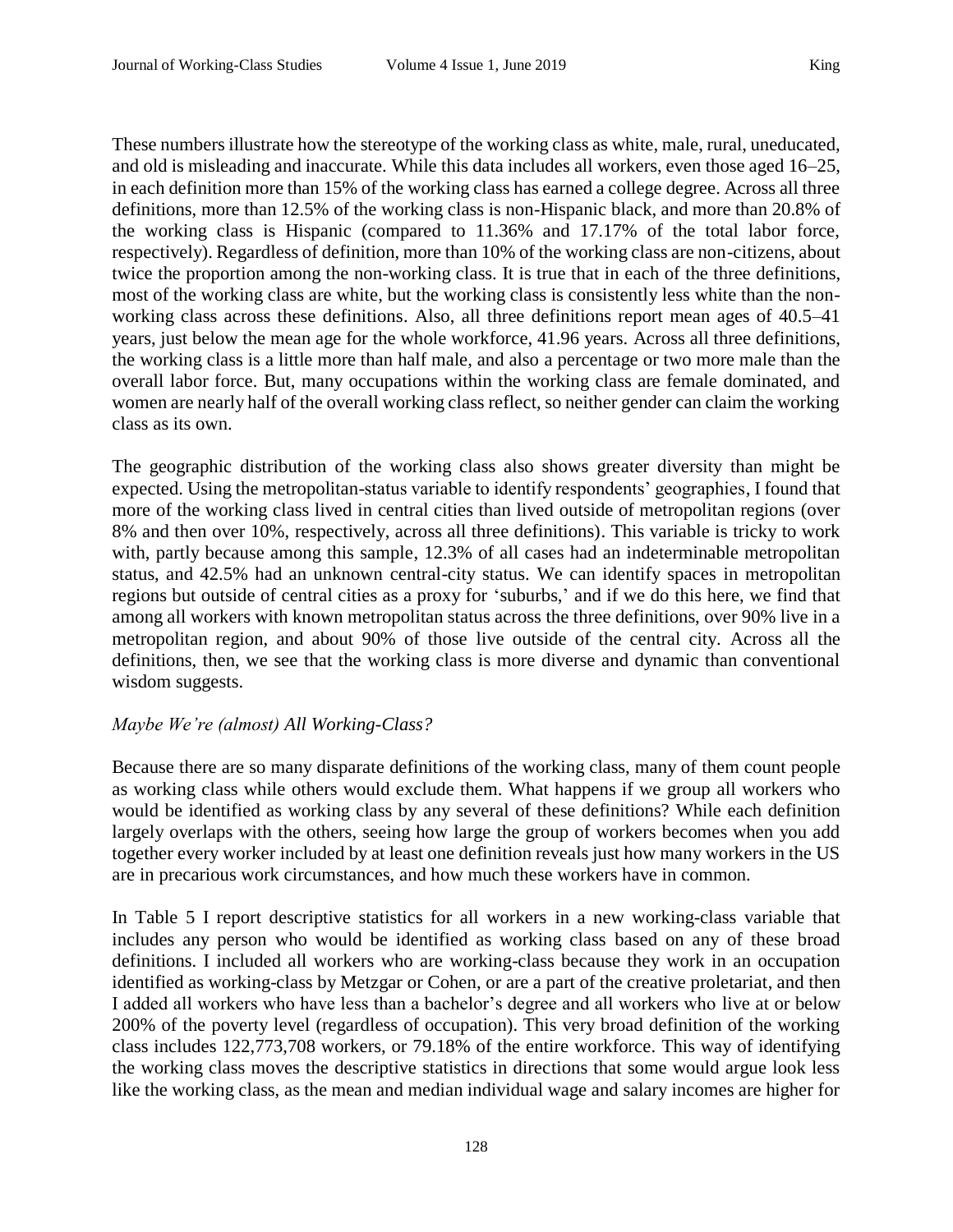this group than all three categorical definitions, and the proportion of workers in this group with a college degree is higher than the three narrower, occupation-based definitions.

Still, the exercise shows just how many workers might reasonably be identified as working-class by at least one definition. More than three quarters of all workers in the US can reasonably claim working-class status by at least one of these definitions (regardless of their self-identification). Does that render the category meaningless? I would argue no—instead, it provides another illustration of just how large a proportion of the workforce in today's labor market is marginalized, one way or another.

### **Discussion**

This descriptive summary comparing the characteristics of the working class between three categorical definitions could underpin several threads of further analysis. One thread would be to update and align each definition with the 2010 occupation codes. While crosswalks have been created to update each category, it would be useful to have a specific list of all occupations from the 2010 schema identified for each definition (Morgan 2017). Another thread would be to analyze more deeply how well each definition captures what working-class-studies scholars mean when we use this label to describe characteristics of workers in this class. Does Metzgar's broad definition usefully capture the range of working conditions and material circumstances we are interested in? Is Cohen's more useful because of its narrow precision? Does the creative-proletariat grouping better capture something about work circumstances in the new economy?

The working class has changed substantially over time, and more research that examines these changes would be useful. Identifying when retail workers became a predominant group in the working class, for example, would be enlightening. Ongoing discussion about who are counted among the working class is an important practice in working-class studies (Linkon 2008). So is engaging with scholars across disciplines about how to count the working class and, critically, what those definitions imply about the class and their circumstances.

Further examination of the characteristics of the 'mismatched' workers, who are working class by one definition but not by another, could be a productive line of research. What do we see if we look specifically at those in working-class jobs who also have a college degree, or those without a college degree in middle-class jobs? What about individuals whose class position has changed over time, either because of their mobility in the labor market or their educational attainment, or some other change? One thread I am particularly interested in is the intersection of geography and working-class categorization. For example, what do we see if we compare the working class of the city center with those who live outside of metropolitan regions? We could also explore more deeply which cities, metropolitan regions, or even rural areas have larger or smaller proportions of working-class workers, and why. Of course, comparisons across national borders would be informative as well. We know that while working class subjective self-identification is relatively consistent over time in each country, the proportions of people self-identifying as working class are quite different between the US, Canada, and the UK. It could be informative to examine a broader set of national contexts and study to what extent these differences emerge from contrasts in labor market structures or cultural differences in the meanings associated with working class identification.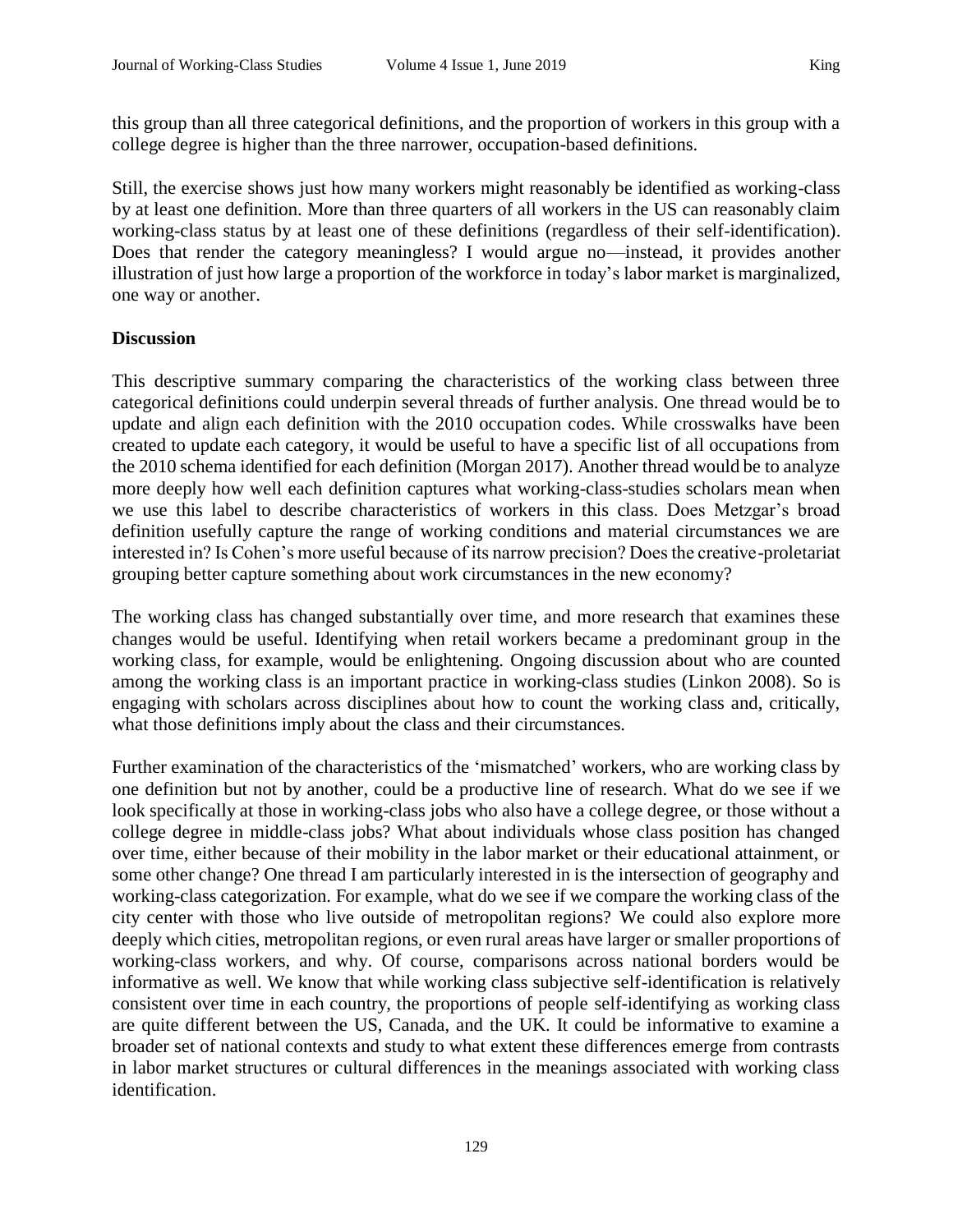While there are several directions for future research to explore further, this descriptive comparison of three occupation-category-based definitions of the working class clarifies the differences in these definitions, and gives a sense of who we're counting when we count the working class. We see how Cohen creates a narrower definition of the working class than Metzgar, by removing supervisory occupations from the category. We see that Florida's creative-class social-class schema, for all its imperfections, could be usefully inverted to examine what I call the creative proletariat—or workers who cannot access the so-called creative-class jobs that he associates with new-economy opportunities. Moreover, we also see that working-class across all three of these dimensions, include a diverse and dynamic group of workers, and a group of people more complex and interesting than you or I might otherwise have expected.

### **Author Bio**

**Colby King** teaches and studies social class, stratification and inequality, urban sociology, sociology of work, and strategies for supporting working-class and first-generation college students. He has served as a member of the Working-Class Studies Association's Steering Committee, is a member of the American Sociological Association's [Task Force](https://www.asanet.org/news-events/asa-news/task-force-first-generation-and-working-class-persons-sociology-0) on Working-Class and First Generation Persons in Sociology, and is a [regular contributor](https://www.everydaysociologyblog.com/colby-king/) for the *Everyday Sociology* Blog. He is headed back to Appalachia, and will begin working as an Assistant Professor of Sociology at USC-Upstate in August 2019, after six years of work, and being tenured and promoted, at Bridgewater State University.

#### **Acknowledgments**

I want to thank the journal editors and anonymous reviewers for their constructive feedback on this paper. I also thank Jack Metzgar for offering lots of time and useful feedback as I discussed ideas for this paper with him. Also, thank you to Matthew Kaliner for detailed comments on an early draft. Thank you to Philip Cohen and Michael Zweig for helpful answers to questions about their work. Thanks also to David Nardelli and Bob Francis, who both shared useful perspective about this project. Thank you to Laura Crommelin, Sean McPherson, Shelley Smith, Douglas Anderton, Randy Hohle, and Ric Kolenda for their encouragement. I also thank fellow members of the Massachusetts State College Association for their solidarity in our work together. My work was supported by a Bridgewater State University (BSU) CARS Summer Research Grant, and BSU CARS and OTL travel grants supported my presentation of earlier versions of this research at Working-Class Studies Association and Urban Affairs Association annual meetings.

# **Bibliography**

Aguirre, N. 2017, 'A stranger in Charleston: intersectional anxiety as a Latina in academia.' *Journal of Working-Class Studies*, vol. 2, no. 2, pp. 96-107.

Alderslade, J., Talmage, J., Freeman, Y. 2006, 'Measuring the informal economy – one neighborhood at a time.' *Brookings*, viewed 25 May 2019, [<https://www.brookings.edu/research/measuring-the-informal](https://www.brookings.edu/research/measuring-the-informal-economy-one-neighborhood-at-a-time/)[economy-one-neighborhood-at-a-time/>](https://www.brookings.edu/research/measuring-the-informal-economy-one-neighborhood-at-a-time/)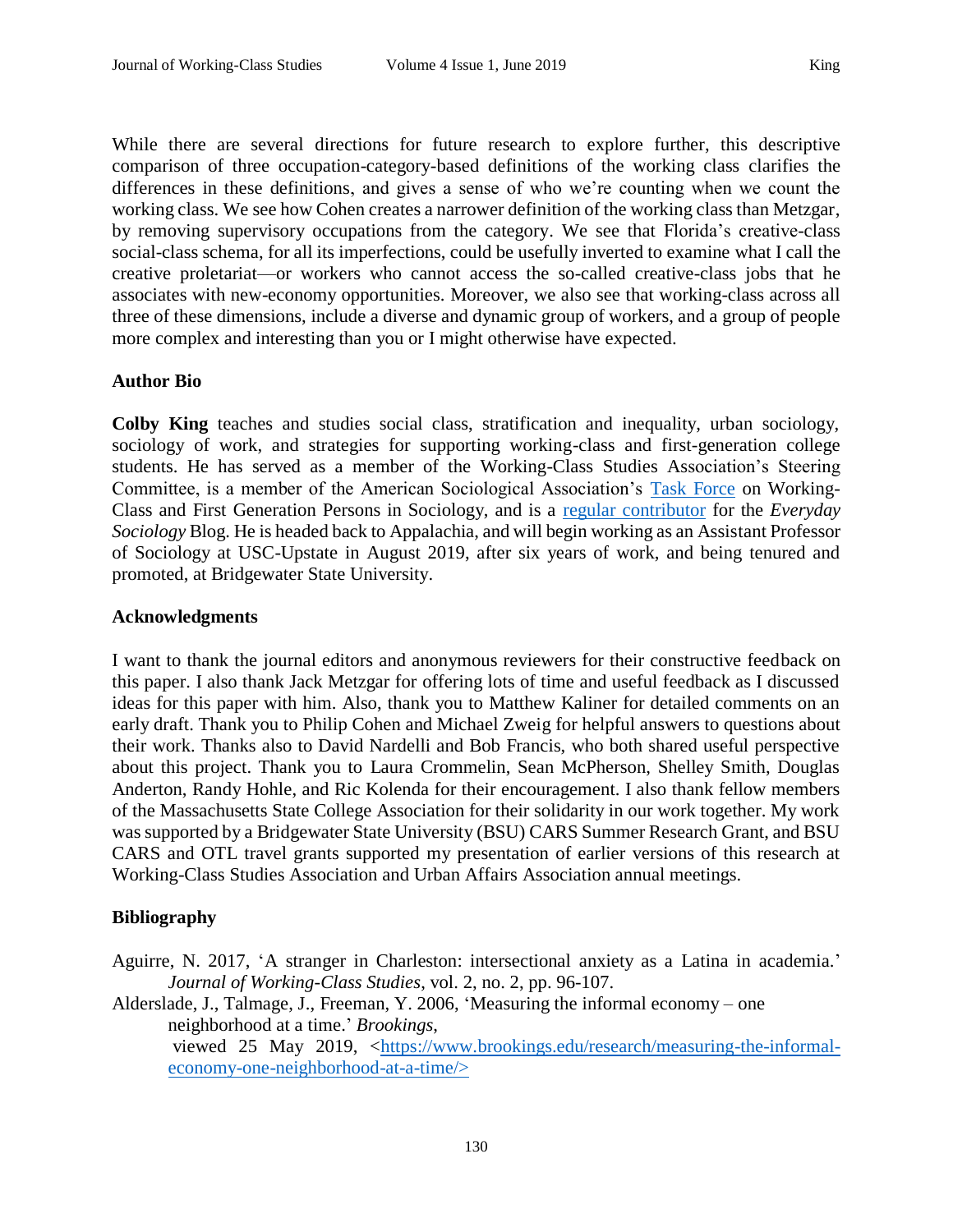- Attfield, S. 2016, Rejecting respectability: on being unapologetically working class.' *Journal of Working-Class Studies*, vol. 1, no.1, pp. 45-57.
- Bird, R., Newport, F. Feb 27, 2017, 'What determines how Americans perceive their social class?' *Gallup*, viewed 25 May 2019, [<https://news.gallup.com/opinion/polling-matters/204497/determines-americans-](https://news.gallup.com/opinion/polling-matters/204497/determines-americans-perceive-social-class.aspx)

[perceive-social-class.aspx>](https://news.gallup.com/opinion/polling-matters/204497/determines-americans-perceive-social-class.aspx)

- Blau, P.M. Duncan, O.D. 1967, *The American occupational structure*, John Wiley and Sons, New York.
- Brownstein, R. May 2, 2019, 'The Democratic debate over winning back Trump's base', *The Atlantic*, viewed May 25 2019, [<https://www.theatlantic.com/politics/archive/2019/05/joe-bidens-bid-white-working](https://www.theatlantic.com/politics/archive/2019/05/joe-bidens-bid-white-working-class-vote/588613/)[class-vote/588613/](https://www.theatlantic.com/politics/archive/2019/05/joe-bidens-bid-white-working-class-vote/588613/) >
- Centers, R. 1949, *The psychology of social classes*, Princeton University Press, Princeton, New Jersey.
- Cha, Y., Thebaud, S. 2008, 'Labor markets, breadwinning, and beliefs: how economic context shapes men's gender ideology', *Gender & Society*, vol. 23, no.2, pp. 215-243.
- Cohen, P. 2001, 'Race, class, and labor markets: the white working class and racial composition of U.S. metropolitan areas', *Social Science Research*, vol. 30, no.1, pp.146-169.
- Cohen, P. 2014, *The family: diversity, inequality, and social change*, WW Norton & Company, New York.
- Cohen, P., Huffman, M. 2003, 'Occupational segregation and the devaluation of women's work across U.S. labor markets', *Social Forces,* vol. 81, no.3, pp.881-908.
- Doering, L., Thebaud, S. 2017, 'The effects of gendered occupational roles on men's and women's workplace authority: evidence from microfinance', *American Sociological Review*, vol. 82, no.3, pp. 542-567.
- Evans, G., Mellon, J. 2016, 'Social class', *British social attitudes, 33rd edition*, viewed May 25 2019, [<http://www.bsa.natcen.ac.uk/latest-report/british-social-attitudes-33/social](http://www.bsa.natcen.ac.uk/latest-report/british-social-attitudes-33/social-%20%20class.aspx)[class.aspx>](http://www.bsa.natcen.ac.uk/latest-report/british-social-attitudes-33/social-%20%20class.aspx)
- Florida, R. 2002, *The rise of the creative class,* Basic Books, New York.
- ---. 2012, *The rise of the creative class revisited,* Basic Books*,* New York.
- Francis, Robert D. 2018, 'Him, not her: why working-class white men reluctant about Trump still made him president of the United States', *Socius: Sociological Research for a Dynamic World*, vol. 4, nos.1-11, viewed May 25 2019, < [https://journals.sagepub.com/doi/full/10.1177/2378023117736486>](https://journals.sagepub.com/doi/full/10.1177/2378023117736486)
- Freeland, R.E., Hoey, J. 2018, 'The structure of deference: modeling occupational status using affect control theory', *American Sociological Review*, vol. 83, no.2, pp.243-277.
- Graves, F. 2018, 'At the crossroads of hope and fear', *EKOS Politics,* viewed May 25 2019, [<http://www.ekospolitics.com/index.php/2018/02/at-the-crossroads-of-hope-and-fear/>](http://www.ekospolitics.com/index.php/2018/02/at-the-crossroads-of-hope-and-fear/)
- Gross, N 1953, 'Social class identification in the urban community', *American Sociological Review*, vol. 18, no.4, pp.398-404.
- Grusky, D.B., Sørensen, J.B. 1998, 'Can class analysis be salvaged?', *American Journal of Sociology*, vol.103, no.5, pp.1187-1234.
- Hout, M. 2018, 'Americans' occupational status reflects the status of both of their parents' *Proceedings of the National Academy of Sciences*, vol*.* 115, no. 38, pp. 9527-9532.
- Hurst, A.L. 2007, 'Telling tales of oppression and dysfunction: Narratives of class-identity reformation', *Qualitative Sociology Review*, vol.3, no.2, pp. 82–104.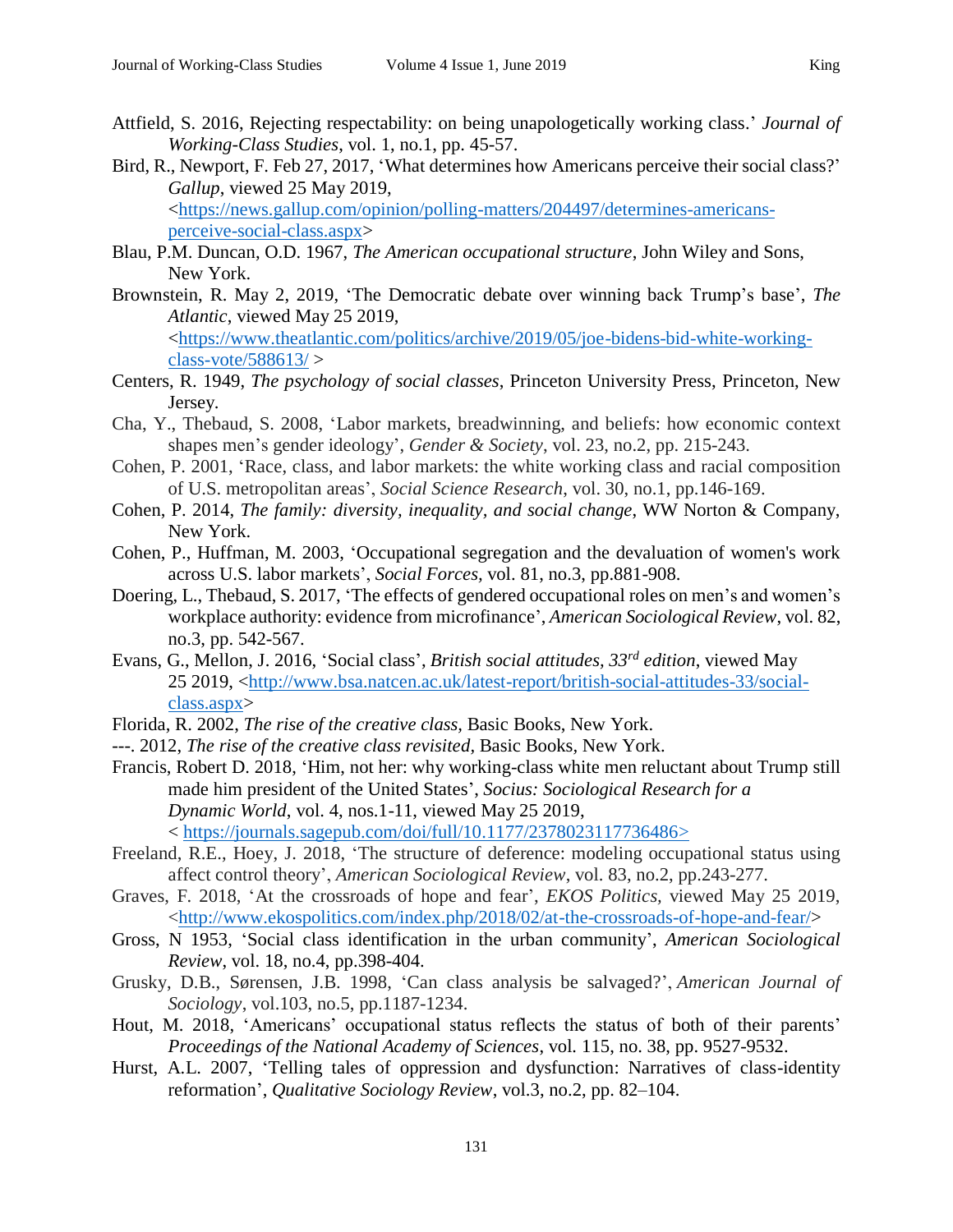- ---. 2010, *The burden of academic success: loyalists, renegades, and double agents*, Lanham, MD, Lexington.
- Jack, A.A. 2014, 'Culture shock revisited: the social and cultural contingencies to class marginality,' *Sociological Forum*, vol. 29, no. 2, pp. 453-475.
- Jensen, L., Cornwell, G. & Findeis, J. L.,1995, 'Informal work in non-metropolitan Pennsylvania', *Rural Sociology*, vol. 60, spring, pp.91-107.
- Kalleberg, A. 2010, *Good jobs, bad jobs*, Russell Sage, New York.
- Khalid, A. 2016, 'Republicans, white working-class trap: a growing reliance.' *NPR*, Jan 18, viewed 25 May 2019,[<https://www.npr.org/2016/01/18/462027861/republicans-white-working](https://www.npr.org/2016/01/18/462027861/republicans-white-working-class-trap-a-growing-reliance)[class-trap-a-growing-reliance>](https://www.npr.org/2016/01/18/462027861/republicans-white-working-class-trap-a-growing-reliance)
- King, C., Crommelin, L. Forthcoming 2020, 'A different perspective on post-industrial labor market restructuring in Detroit and Pittsburgh', *Journal of Urban Affairs*.
- King, C., Griffith, J., Murphy, M. 2017, 'Story sharing for first-generation college students attending a regional comprehensive university: campus outreach to validate students and develop forms of capital,' *Teacher-Scholar: The Journal of the State Comprehensive University*, vol. 8, no. 1, pp. 1-23.
- Lamont, M. 1992, *Money, morals, and manners*, The University of Chicago Press, Chicago.
- Lang, D. 2015, 'Singing the first-generation blues,' *Chronicle of Higher Education*, viewed 25 May 2019, [<www.chronicle.com/article/Singing-the-First-Generation/230143](http://www.chronicle.com/article/Singing-the-First-Generation/230143) >.
- Lee, E. M. 2016, *Class and campus life: managing and experiencing inequality at an elite college*, Cornell University Press, Ithaca.
- Lehmann, W. 2009, 'Becoming middle class: how working-class university students draw and transgress moral class boundaries,' *Sociology*, vol. 43, no. 4, pp. 631–647.
- Lehmann, W. 2013, 'Habitus transformation and hidden injuries: successful working-class university students,' *Sociology of Education*, vol. 87, no.1, pp. 1–15.
- Linkon, S. 'Who is working class?' *Working-Class Perspectives Blog*, July 28, 2008, viewed May 25 2019, [<https://workingclassstudies.wordpress.com/2008/07/28/who-is-working-class/>](https://workingclassstudies.wordpress.com/2008/07/28/who-is-working-class/)
- Marambio-Tapia, A. 2018, 'The moral economy of department stores: working-class and their class identity', *Journal of Working-Class Studies*, vol.3, no.1, pp.104-114.
- Markusen, A., Wassall, G.H., DeNatale, D., & Cohen, R. 2008, 'Defining the creative economy: Industry and occupational approaches', *Economic Development Quarterly*, vol. 22, no. 1, pp. 24-45.
- Massey, D. 2007, *Categorically unequal: the American stratification system*, Russell Sage Foundation, New York.
- Mathur, C. and Kasmir, S. 2018, 'On the heterogeneity of the US working class', *Dialectical Anthropology*, vol. 42, no. 2, pp.01-104.
- Metzgar, J. 2003, 'Politics and the American class vernacular', *Working USA (now Journal of Labor and Society)*, vol. 7, no. 1, pp. 49-80.
- Moore, T., Gibson, M. 2018, 'Beyond bogan: what happened to Australia's working class?' *Lens,*  11 Jun, viewed 25 May 2019, [<https://lens.monash.edu/2018/06/11/1352185/whatever-happened-to-australias-working-](https://lens.monash.edu/2018/06/11/1352185/whatever-happened-to-australias-working-class)
- [class>](https://lens.monash.edu/2018/06/11/1352185/whatever-happened-to-australias-working-class) Morgan, S.L. 2017, 'A coding of social class for the general social survey', *GSS Methodological Report No. 125*, viewed 25 May 2019, [<https://osf.io/yr68a/>](https://osf.io/yr68a/)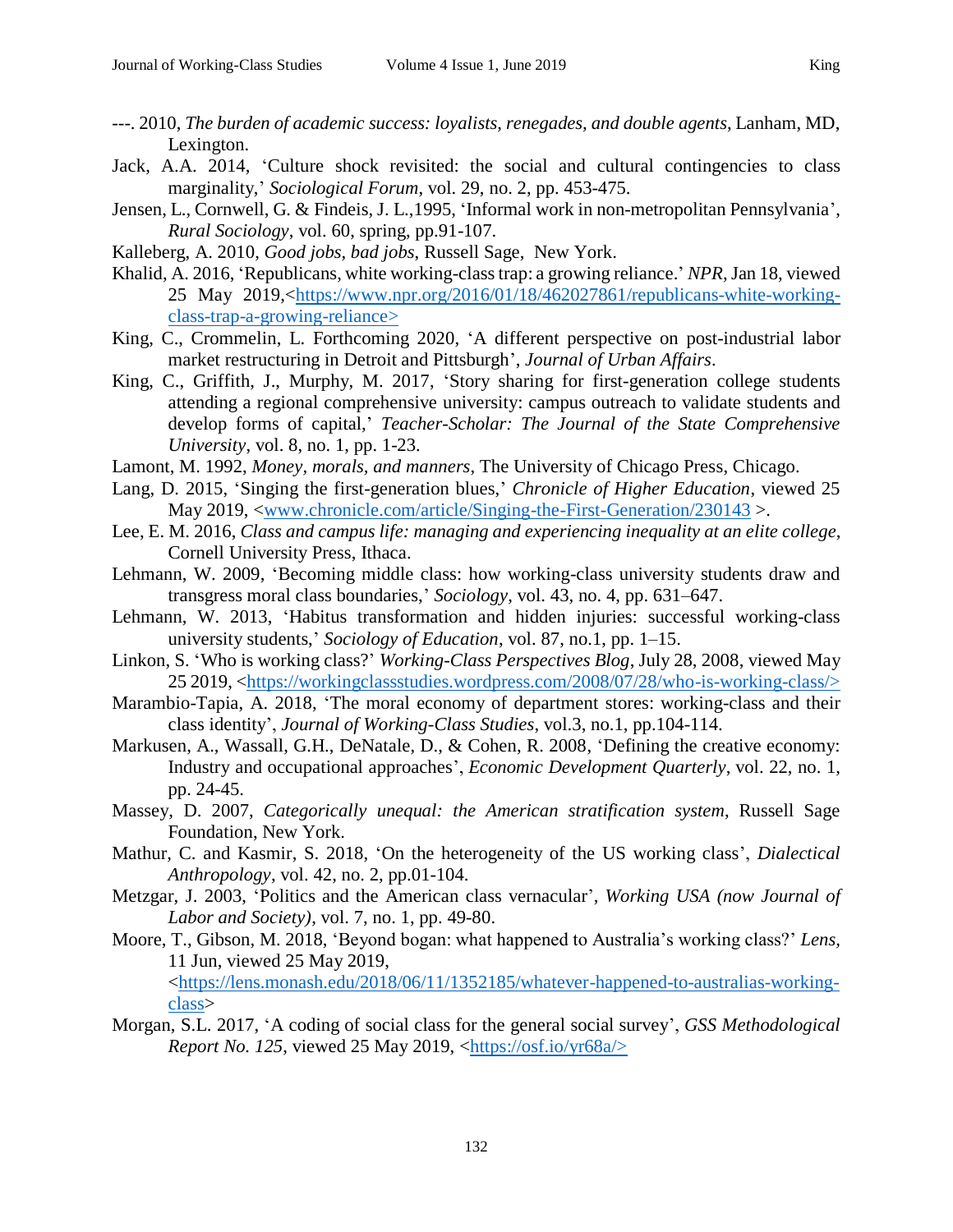- Morgan, S.L., and Lee, J. 2017, 'The white working class and voter turnout in presidential elections, 2004 to 2016', *Sociological Science*, vol. 4, pp. 656-685, viewed 25 May 2019, [<https://www.sociologicalscience.com/articles-v4-27-656/>](https://www.sociologicalscience.com/articles-v4-27-656/)
- Morin, R. and Motel, S. 2012, 'A third of Americans now say they are in the lower classes', *The Pew Research Center*, viewed 25 May 2019, [<https://www.pewresearch.org/wp](https://www.pewresearch.org/wp-content/uploads/sites/3/2012/09/the-lower-classes-final.pdf)[content/uploads/sites/3/2012/09/the-lower-classes-final.pdf>](https://www.pewresearch.org/wp-content/uploads/sites/3/2012/09/the-lower-classes-final.pdf)
- Nelson, W. 2017, 'Working in the unconscious masses: inside a mega-retail store in the United States', *Journal of Working-Class Studies*, vol. 2, no.1, pp. 88-94.
- Nevarez, L. 2002, *New money, nice town*, Routledge, New York.
- Nixon, D. 2009, ''I can't put a smiley face on': working-class masculinity, emotional labour, and service work in the 'new economy'', *Gender, Work & Organization*, vol. 16, no. 3, pp.300- 322.
- NORC at the University of Chicago, 2019, 'Subjective class identification', *GSS Data Explorer*, viewed 25 May 2019, [<https://gssdataexplorer.norc.org/variables/568/vshow>](https://gssdataexplorer.norc.org/variables/568/vshow)
- Pernigotti, E. 2010, 'Working-class mothers', in A. O'Reilly (ed.), *Encyclopedia of motherhood*, SAGE Publications, Thousand Oaks, CA, pp. 1283-1285.
- Portes, A., and Sassen-Koob, S. 1987, 'Making it underground: comparative material on the informal sector in western market economies', *American Journal of Sociology*, vol. 93, no.1, pp. 30-61.
- Reeves, R. and Guyot, K. 2019, 'Who are the middle class?', *Future of the Middle Class Initiative,* Brookings, viewed 25 May 2019, [<https://www.brookings.edu/who-are-the-middle](https://www.brookings.edu/who-are-the-middle-class/)[class/>](https://www.brookings.edu/who-are-the-middle-class/)
- Ruggles, S., Flood, S., Goeken, R., Grover, J., Meyer, E., Pacas, J. & Sobek, M. 2018, *IPUMS USA: Version 8.0* [dataset], Minneapolis, MN, IPUMS,< [https://doi.org/10.18128/D010.V8.0>](https://doi.org/10.18128/D010.V8.0)
- Russo, J., Linkon, S. 2016, 'Beyond working-class stereotypes.' *Moyers,* August 31, viewed 25 May 2019, [<https://billmoyers.com/story/beyond-working-class-stereotypes/>](https://billmoyers.com/story/beyond-working-class-stereotypes/)
- Smith, V. 2001, *Crossing the great divide: worker risk and opportunity in the new economy,* Cornell University Press, Ithaca.
- Sosnaud, B., Brady, D., & Frenk, S.M. 2013, 'Class in name only: subjective class identity, objective class position, and vote choice in American presidential elections', *Social Problems*, vol. 60, no. 1, pp. 81-99.
- Stolarick, K., Currid-Halkett, E. 2013, 'Creativity and the crisis: The impact of creative workers on regional unemployment', *Cities*, vol. 33, pp. 5-14.
- Stuber, J.M. 2005, 'Asset and liability? the importance of context in the occupational experiences of upwardly mobile white adults', *Sociological Forum*, vol. 20, pp.139–66.
- ---. 2006, 'Talk of class: the discursive repertoires of white working- and upper-middle class college students', *Journal of Contemporary Ethnography*, vol. 35, pp. 285–318.
- Sweet, S. 2007 'The older worker, job insecurity and the new economy', *Generations*, vol. 31, pp. 45-49.
- Sweet, S., Meiksins, P. 2017, *Changing contours of work: jobs and opportunities in the new economy* (3rd Edition), Sage Publications, Los Angeles.
- Szymanski, A. 1983, *Class Structure: A Critical Perspective*, Praeger, New York.
- Thebaud, S. 2010, 'Masculinity, bargaining, and breadwinning: understanding men's housework in the cultural context of paid work', *Gender & Society*, vol. 24, no. 3, pp. 330-354.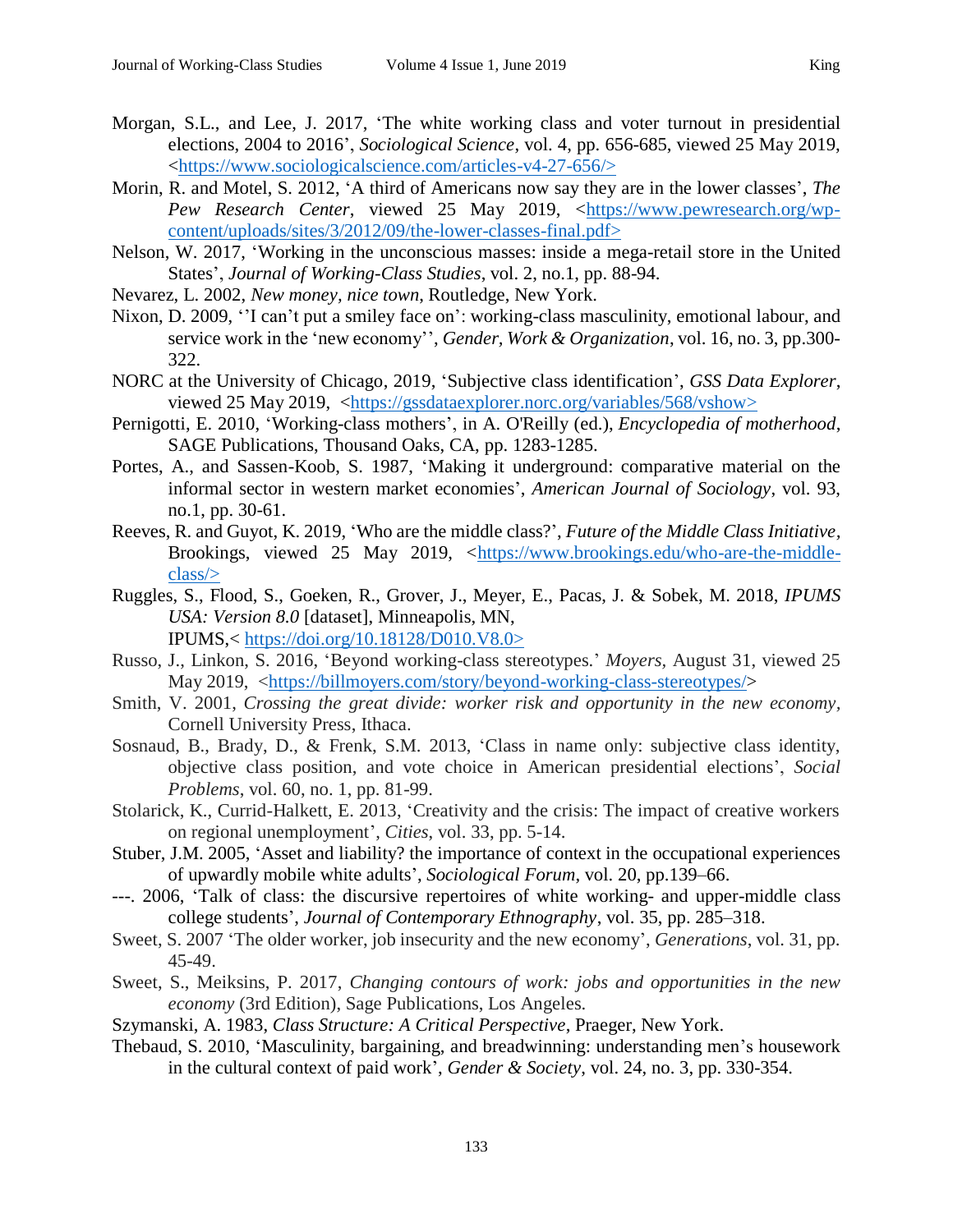- Wagner, H. 2018, Breaking through the concrete ceiling: tradeswomen in the United States tell their stories of struggle and success, *Journal of Working-Class Studies*, vol. 3, no. 1, pp. 68-80.
- Warnock, D.M. 2014, 'On the other side of what tracks? The missing discussion of social class in the academy,' in Siegel, C. (ed.) *Rhizomes 27: Working-class academics: theories, mythologies, realities*, viewed 25 May 2019, <http://rhizomes.net/issue27/index.html>.
- Warnock, D.M. 2016, 'Paradise lost? Patterns and precarity in working-class academic narratives,' *Journal of Working-Class Studies*, vol. 1, no. 1, pp. 28–44.
- Warnock, D.M., Appel, S. 2012, 'Learning the unwritten rules: working-class students in graduate school,' *Innovative Higher Education*, vol. 37, pp. 307–321.
- Warnock, D.M., Hurst, A.L. 2016, ''The poor kids' table': organizing around an invisible and stigmatized identity in flux,' *Journal of Diversity in Higher Education*, vol. 9, no.3, pp. 261–276.
- Weber, M. 1946, 'Class, status, party', *Max Weber:essays in sociology*, H. H. Girth & C. Wright Mills (eds.), Oxford University Press, New York, pp. 180-195..
- Weeden, K.A. and Grusky, D.B. 2005, 'The case for a new class map', *American Journal of Sociology*, vol. 111, no. 1, pp. 141-212.
- Wilson, G., Roscigno, V. 2018, 'The downward slide of working-class African American men', in (ed.) *Race, identity and work* (Research in the Sociology of Work, Volume 32), Emerald Publishing Limited, pp.113 – 135.
- Wilson, V. June 2016, 'People of color will be a majority of the American working class in 2032: what this means for the effort to grow wages and reduce inequality', *Economic Policy Institute,* viewed 25 May 2019, [<http://www.epi.org/files/pdf/108254.pdf>](http://www.epi.org/files/pdf/108254.pdf)
- Wright, E.O. 1997, *Class counts: comparative studies in class analysis,* Cambridge University Press, Cambridge, UK.
- Wright, E. 2005, 'Social class', in G. Ritzer (ed.), *Encyclopedia of social theory, Vol 1,* SAGE Publications, Inc, Thousand Oaks, C.A., pp. 718-724.
- Zhou, X., Wodtke, G.T. 2019, 'Income stratification among the occupational classes in the United States', *Social Forces*, vol. 97, no. 3, pp. 945-972.
- Zweig, M. 2001, *The working class majority: America's best kept secret, 1st ed*, Cornell University Press, New York.
- ---. 2016, 'Rethinking class and contemporary working-class studies', *Journal of Working-Class Studies*, vol. 1, no. 1, pp. 14-22.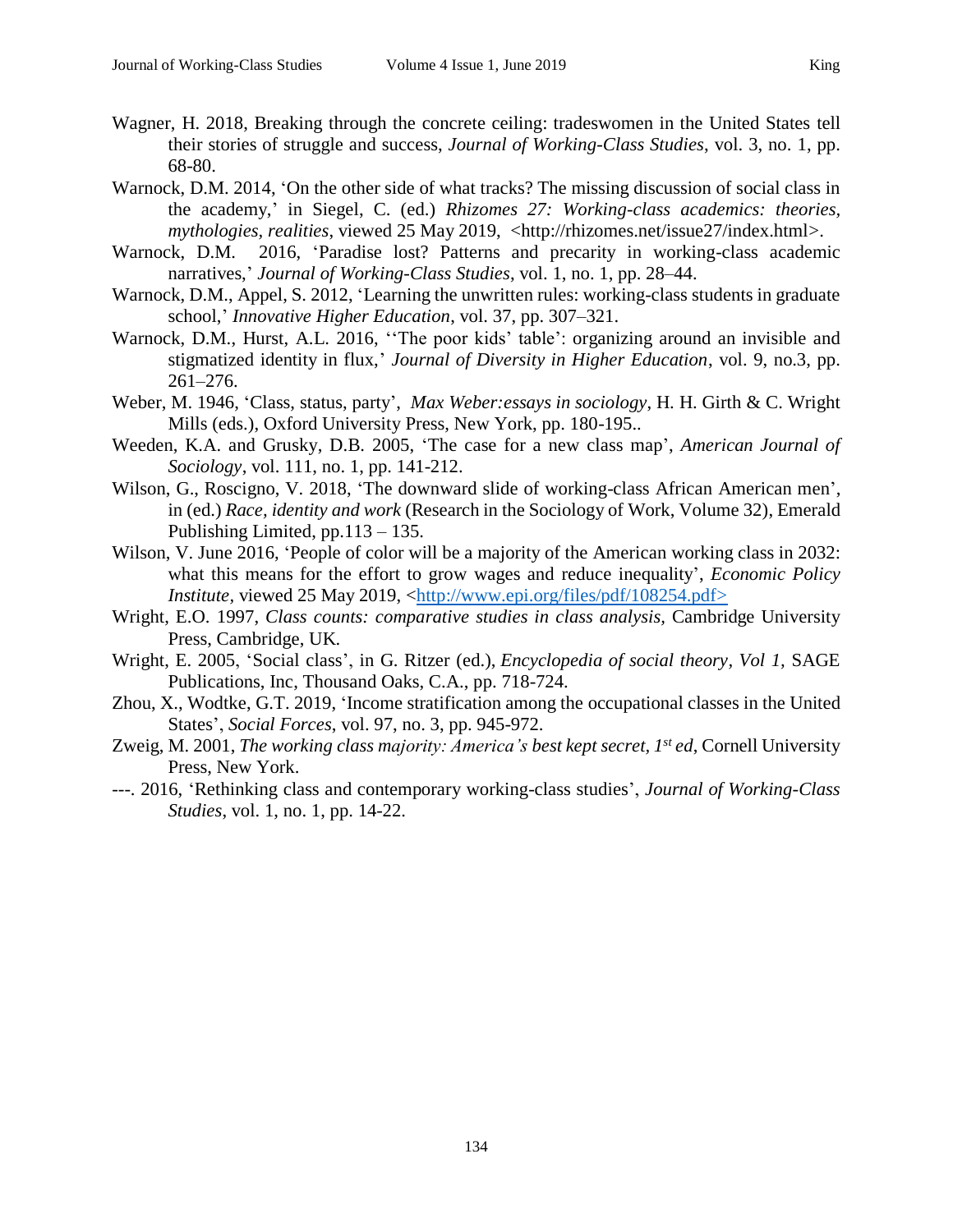# **Appendix**

#### **Table 1. Occ1990 Codes included in each Categorical Definition**

Standard Occupation Categories are identified with ALL CAPS headings. Also, w=included in wc and both s and w included in creative proletariat. Managerial and Professional Specialty Occupations which are not included in either of these three definitions have been excluded from the table (Codes 3 through 173, and 178-200).

| Code             |                                                                    |                |              |                             |
|------------------|--------------------------------------------------------------------|----------------|--------------|-----------------------------|
|                  | Label                                                              | <b>Metzgar</b> | <b>Cohen</b> | <b>Creative Proletariat</b> |
|                  | MANAGERIAL AND PROFESSIONAL SPECIALTY OCCUPATIONS                  |                |              |                             |
|                  | Executive, Administrative, and Managerial Occupations:             |                |              |                             |
|                  | Occupations coded 3-173 excluded from table                        |                |              |                             |
|                  | Social, Recreation, and Religious Workers:                         |                |              |                             |
| 174              | Social workers                                                     |                |              | S                           |
| $\overline{175}$ | <b>Recreation workers</b>                                          |                |              | S                           |
| 176              | Clergy and religious workers                                       |                |              | S                           |
|                  | Occupations coded 178-200 excluded from table                      |                |              |                             |
|                  | TECHNICAL, SALES, AND ADMINISTRATIVE SUPPORT<br><b>OCCUPATIONS</b> |                |              |                             |
|                  | <b>Technicians and Related Support Occupations</b>                 |                |              |                             |
|                  | Health Technologists and Technicians:                              |                |              |                             |
| 203              | Clinical laboratory technologies and technicians                   | W              | W            | S                           |
| $\overline{204}$ | Dental hygienists                                                  | W              | W            | S                           |
| $\overline{205}$ | Health record tech specialists                                     | W              | W            | S                           |
| 206              | Radiologic tech specialists                                        | W              | W            | S                           |
| $\overline{207}$ | Licensed practical nurses                                          | W              | W            | S                           |
| 208              | Health technologists and technicians, n.e.c.                       | W              | W            | S                           |
|                  | Technologists and Technicians, Except Health                       |                |              |                             |
|                  | Engineering and Related Technologists and Technicians:             |                |              |                             |
| 213              | Electrical and electronic (engineering) technicians                | W              | W            |                             |
| 214              | Engineering technicians, n.e.c.                                    | W              | W            |                             |
| 215              | Mechanical engineering technicians                                 | W              | W            |                             |
| $\overline{217}$ | <b>Drafters</b>                                                    | W              | W            |                             |
| 218              | Surveyors, cartographers, mapping scientists and technicians       | W              | W            |                             |
| 223              | <b>Biological</b> technicians                                      | W              | W            |                             |
|                  | <b>Science Technicians:</b>                                        |                |              |                             |
| 224              | Chemical technicians                                               | W              | W            |                             |
| 225              | Other science technicians                                          | W              | W            |                             |
|                  | Technicians, Except Health, Engineering, and Science:              |                |              |                             |
| 226              | Airplane pilots and navigators                                     | W              | W            |                             |
| 227              | Air traffic controllers                                            | W              | W            |                             |
| 228              | Broadcast equipment operators                                      | W              | W            |                             |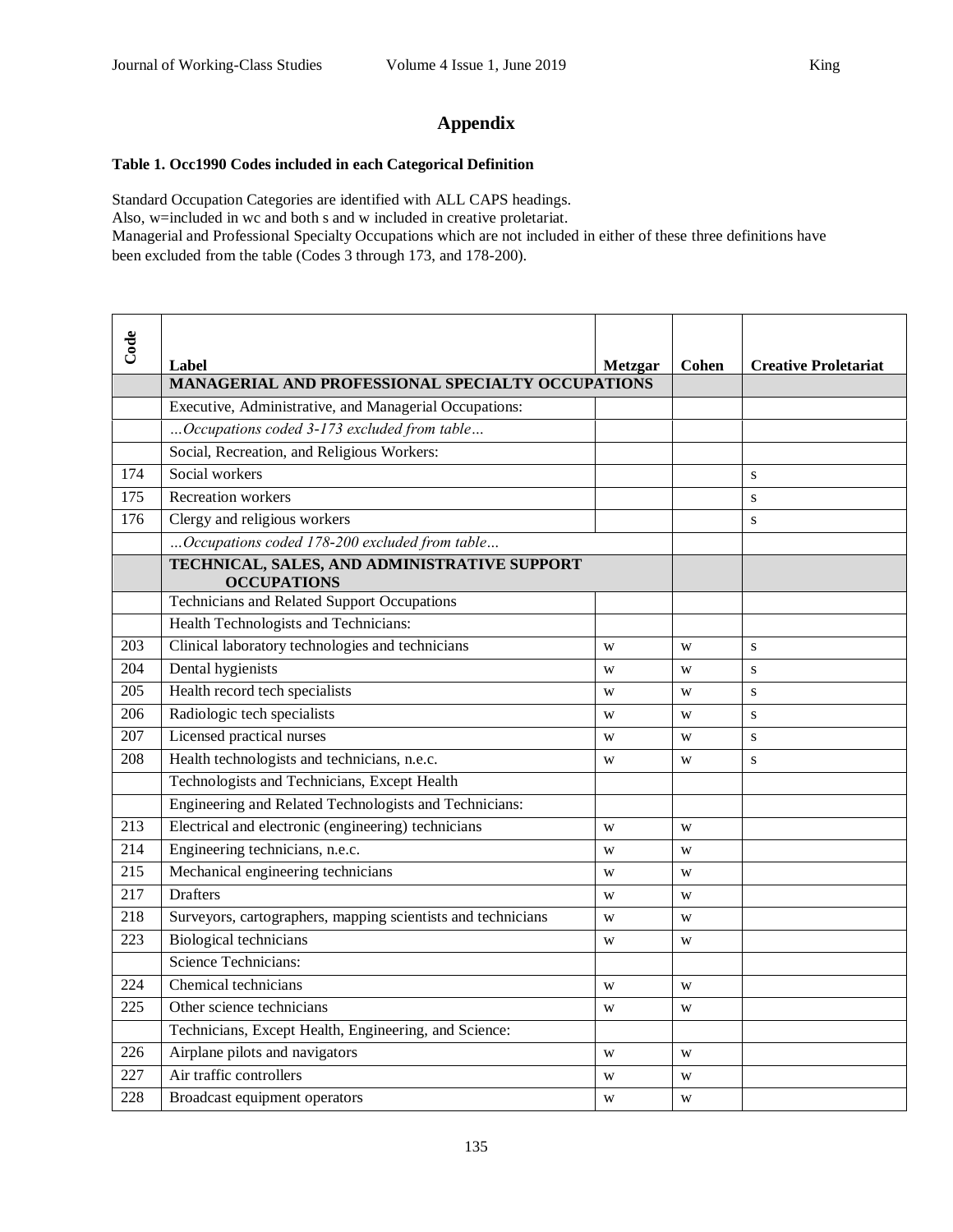| 229 | Computer software developers                           | W | W           |           |
|-----|--------------------------------------------------------|---|-------------|-----------|
| 233 | Programmers of numerically controlled machine tools    | W | W           |           |
| 234 | Legal assistants, paralegals, legal support, etc.      | W | W           |           |
| 235 | Technicians, n.e.c.                                    | W | W           |           |
|     | Sales Occupations:                                     |   |             |           |
| 243 | Supervisors and proprietors of sales jobs              | W |             |           |
|     | Sales Representatives, Finance and Business Services:  |   |             |           |
| 253 | Insurance sales occupations                            | W |             |           |
| 254 | Real estate sales occupations                          | W |             |           |
| 255 | Financial services sales occupations                   | W |             |           |
| 256 | Advertising and related sales jobs                     | W |             |           |
|     | Sales Representatives, Commodities:                    |   |             |           |
| 258 | Sales engineers                                        | W | W           |           |
| 274 | Salespersons, n.e.c.                                   | W | W           | S         |
| 275 | Retail sales clerks                                    | W | W           | S         |
| 276 | Cashiers                                               | W | W           | S         |
| 277 | Door-to-door sales, street sales, and news vendors     | W | W           | S         |
|     | Sales Related Occupations:                             |   |             |           |
| 283 | Sales demonstrators / promoters / models               | W | W           | ${\bf S}$ |
|     | Administrative Support Occupations, Including Clerical |   |             |           |
|     | Supervisors, Administrative Support Occupations:       |   |             |           |
| 303 | Office supervisors                                     | W |             | S         |
|     | <b>Computer Equipment Operators:</b>                   |   |             |           |
| 308 | Computer and peripheral equipment operators            | W | W           | ${\bf S}$ |
|     | Secretaries, Stenographers, and Typists:               |   |             |           |
| 313 | Secretaries                                            | W | W           | S         |
| 314 | Stenographers                                          | W | W           | S         |
| 315 | Typists                                                | W | W           | ${\bf S}$ |
|     | <b>Information Clerks:</b>                             |   |             |           |
| 316 | Interviewers, enumerators, and surveyors               | W | W           | ${\bf S}$ |
| 317 | Hotel clerks                                           | W | W           | ${\bf S}$ |
| 318 | Transportation ticket and reservation agents           | W | W           | ${\bf S}$ |
| 319 | Receptionists                                          | W | W           | ${\bf S}$ |
| 323 | Information clerks, n.e.c                              | W | W           | ${\bf S}$ |
|     | Records Processing Occupations, Except Financial:      |   |             |           |
| 326 | Correspondence and order clerks                        | W | W           | ${\bf S}$ |
| 328 | Human resources clerks, except payroll and timekeeping | W | W           | ${\bf S}$ |
| 329 | Library assistants                                     | W | W           | ${\bf S}$ |
| 335 | File clerks                                            | W | W           | ${\bf S}$ |
| 336 | Records clerks                                         | W | W           | ${\bf S}$ |
|     | Financial Records Processing Occupations:              |   |             |           |
| 337 | Bookkeepers and accounting and auditing clerks         | W | W           | ${\bf S}$ |
| 338 | Payroll and timekeeping clerks                         | W | W           | ${\bf S}$ |
| 343 | Cost and rate clerks (financial records processing)    | W | $\mathbf W$ | ${\bf S}$ |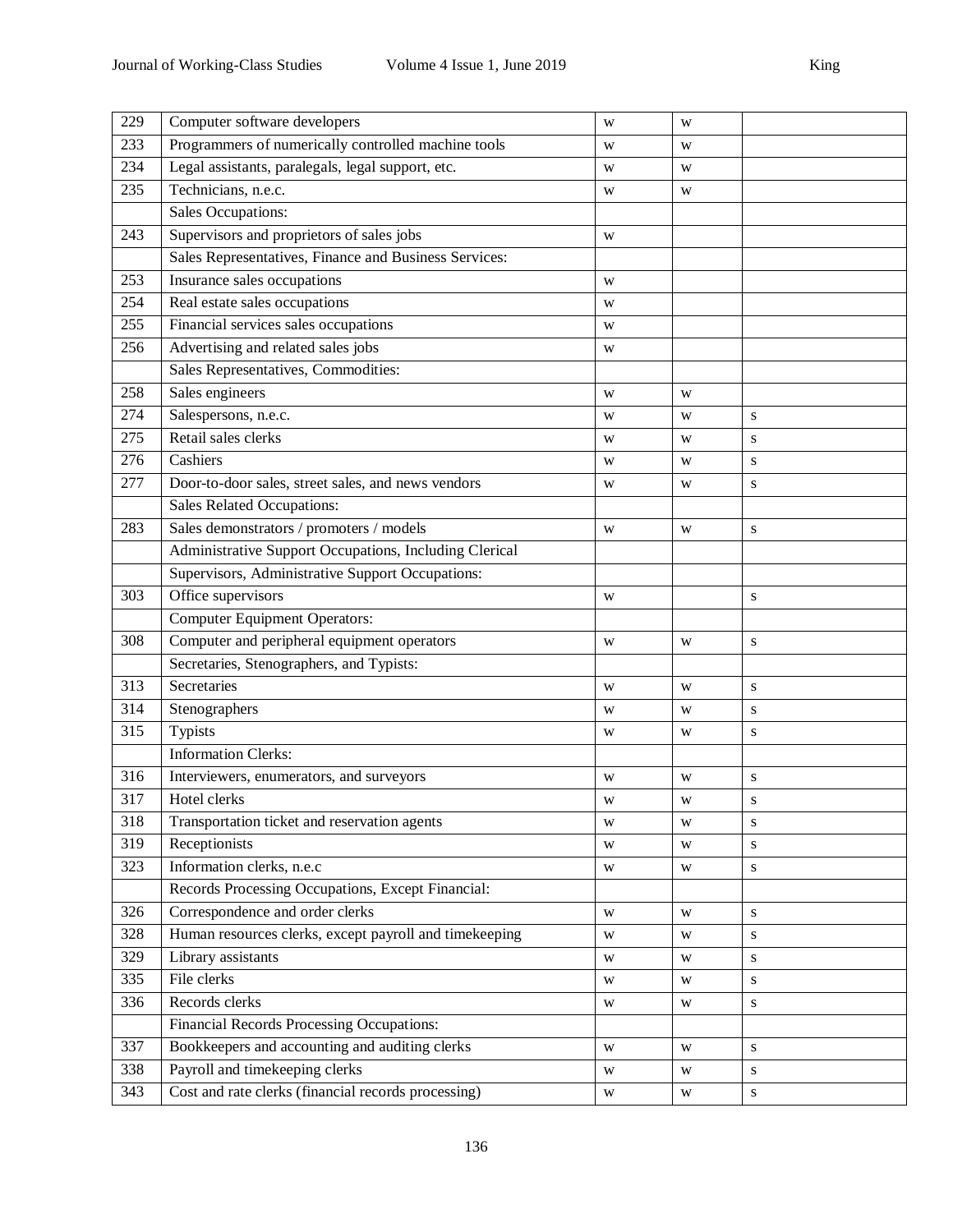| 344 | Billing clerks and related financial records processing                        | W           | W | S         |  |  |  |
|-----|--------------------------------------------------------------------------------|-------------|---|-----------|--|--|--|
|     | Duplicating, Mail, and Other Office Machine Operators:                         |             |   |           |  |  |  |
| 345 | Duplication machine operators / office machine operators                       | W           | W | S         |  |  |  |
| 346 | Mail and paper handlers                                                        | W           | W | S         |  |  |  |
| 347 | Office machine operators, n.e.c.<br>${\bf S}$<br>W<br>W                        |             |   |           |  |  |  |
|     | <b>Communications Equipment Operators:</b>                                     |             |   |           |  |  |  |
| 348 | Telephone operators                                                            | W           | W | ${\bf S}$ |  |  |  |
| 349 | Other telecom operators                                                        | W           | W | S         |  |  |  |
|     | Mail and Message Distributing Occupations:                                     |             |   |           |  |  |  |
| 354 | Postal clerks, excluding mail carriers                                         | W           | W | ${\bf S}$ |  |  |  |
| 355 | Mail carriers for postal service                                               | W           | W | S         |  |  |  |
| 356 | Mail clerks, outside of post office                                            | W           | W | ${\bf S}$ |  |  |  |
| 357 | Messengers                                                                     | W           | W | ${\bf S}$ |  |  |  |
|     | Material Recording, Scheduling, and Distributing Clerks:                       |             |   |           |  |  |  |
| 359 | Dispatchers                                                                    | W           | W | S         |  |  |  |
| 361 | Inspectors, n.e.c.                                                             | W           | W | S         |  |  |  |
| 364 | Shipping and receiving clerks                                                  | W           | W | S         |  |  |  |
| 365 | Stock and inventory clerks                                                     | S<br>W<br>W |   |           |  |  |  |
| 366 | Meter readers                                                                  | W           | W | ${\bf S}$ |  |  |  |
| 368 | Weighers, measurers, and checkers                                              | W           | W | S         |  |  |  |
| 373 | Material recording, scheduling, production, planning, and<br>expediting clerks | W           | W | ${\bf S}$ |  |  |  |
|     | Adjusters and Investigators:                                                   |             |   |           |  |  |  |
| 375 | Insurance adjusters, examiners, and investigators                              | W           | W | ${\bf S}$ |  |  |  |
| 376 | Customer service reps, investigators and adjusters, except<br>insurance        | W           | W | S         |  |  |  |
| 377 | Eligibility clerks for government programs; social welfare                     | W           | W | S         |  |  |  |
| 378 | Bill and account collectors                                                    | W           | W | ${\bf S}$ |  |  |  |
|     | Miscellaneous Administrative Support Occupations:                              |             | W |           |  |  |  |
| 379 | General office clerks                                                          | W           | W | S         |  |  |  |
| 383 | <b>Bank</b> tellers                                                            | W           | W | S         |  |  |  |
| 384 | Proofreaders                                                                   | W           | W | S         |  |  |  |
| 385 | Data entry keyers                                                              | W           | W | S         |  |  |  |
| 386 | <b>Statistical clerks</b>                                                      | W           | W | S         |  |  |  |
| 387 | Teacher's aides                                                                | W           | W | ${\bf S}$ |  |  |  |
| 389 | Administrative support jobs, n.e.c.                                            | W           | W | ${\bf S}$ |  |  |  |
|     | <b>SERVICE OCCUPATIONS</b>                                                     |             |   |           |  |  |  |
|     | Private Household Occupations:                                                 |             |   |           |  |  |  |
| 405 | Housekeepers, maids, butlers, stewards, and lodging quarters<br>cleaners       | W           | W | ${\bf S}$ |  |  |  |
| 407 | Private household cleaners and servants                                        | W           | W | S         |  |  |  |
|     | Protective Service Occupations                                                 |             |   |           |  |  |  |
|     | Supervisors, Protective Service Occupations:                                   |             |   |           |  |  |  |
| 415 | Supervisors of guards                                                          | W           |   | S         |  |  |  |
|     | Firefighting and Fire Prevention Occupations:                                  |             |   |           |  |  |  |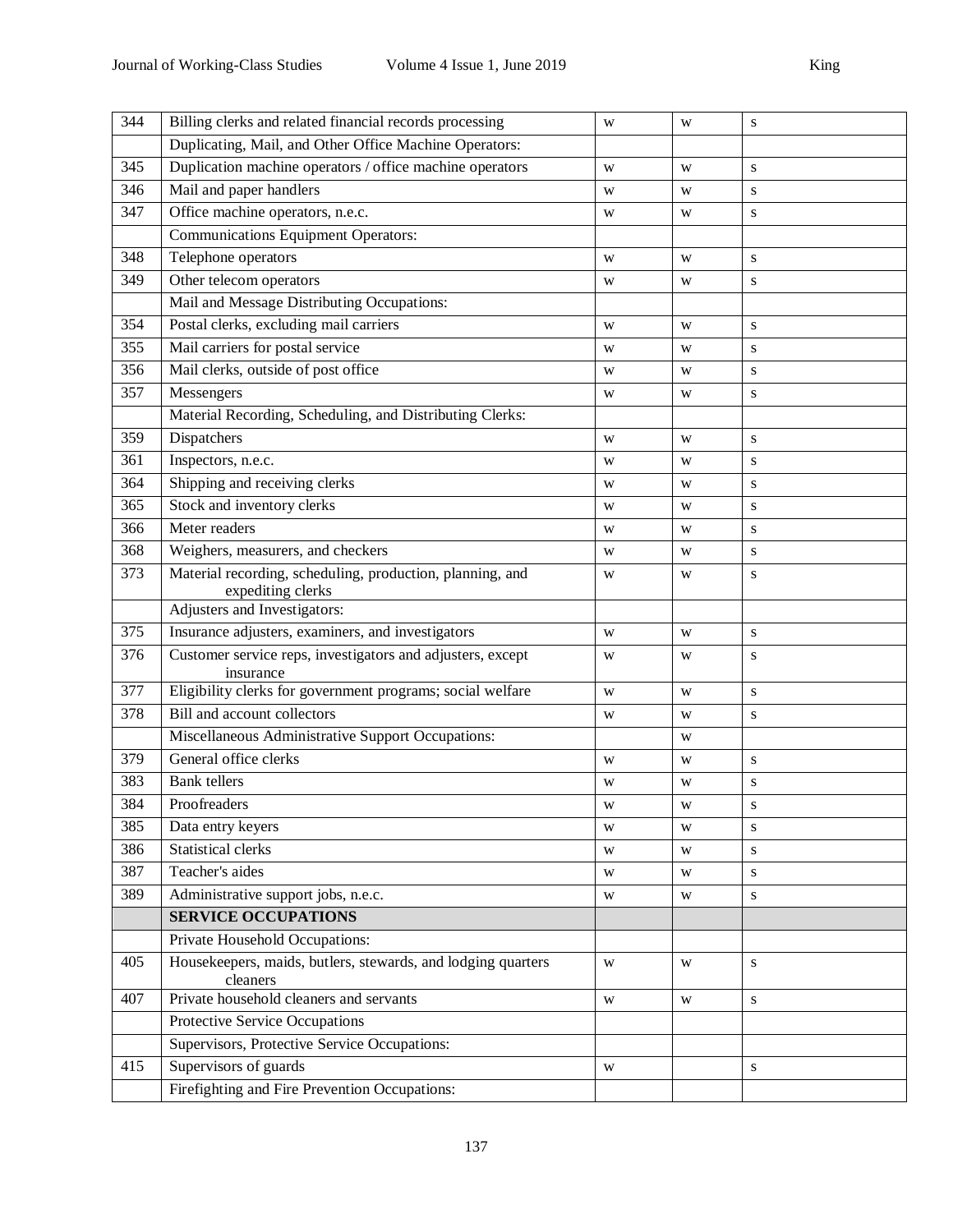| 417 | Fire fighting, prevention, and inspection                                       | W |   | ${\bf S}$ |
|-----|---------------------------------------------------------------------------------|---|---|-----------|
|     | Police and Detectives:                                                          |   |   |           |
| 418 | Police, detectives, and private investigators                                   | W |   | S         |
| 423 | Other law enforcement: sheriffs, bailiffs, correctional institution<br>officers | W |   | ${\bf S}$ |
|     | Guards:                                                                         |   |   |           |
| 425 | Crossing guards and bridge tenders                                              | W |   | ${\bf S}$ |
| 426 | Guards, watchmen, doorkeepers                                                   | W |   | ${\bf S}$ |
| 427 | Protective services, n.e.c.                                                     | W |   | ${\bf S}$ |
|     | Service Occupations, Except Protective and Household                            |   |   |           |
|     | Food Preparation and Service Occupations:                                       |   |   |           |
| 434 | <b>Bartenders</b>                                                               | W | W | S         |
| 435 | Waiter/waitress                                                                 | W | W | ${\bf S}$ |
| 436 | Cooks, variously defined                                                        | W | W | S         |
| 438 | Food counter and fountain workers                                               | W | W | S         |
| 439 | Kitchen workers                                                                 | W | W | S         |
| 443 | Waiter's assistant                                                              | W | W | S         |
| 444 | Misc. food prep workers                                                         | W | W | ${\bf S}$ |
|     | <b>Health Service Occupations:</b>                                              |   |   |           |
| 445 | Dental assistants                                                               | W | W | ${\bf S}$ |
| 446 | Health aides, except nursing                                                    | W | W | ${\bf S}$ |
| 447 | Nursing aides, orderlies, and attendants                                        | W | W | ${\bf S}$ |
|     | Cleaning and Building Service Occupations, Except Households:                   |   |   |           |
| 448 | Supervisors of cleaning and building service                                    | W |   | S         |
| 453 | Janitors                                                                        | W | W | ${\bf S}$ |
| 454 | Elevator operators                                                              | W | W | ${\bf S}$ |
| 455 | Pest control occupations                                                        | W | W | ${\bf S}$ |
|     | Personal Service Occupations:                                                   |   |   |           |
| 456 | Supervisors of personal service jobs, n.e.c.                                    | W |   | ${\bf S}$ |
| 457 | <b>Barbers</b>                                                                  | W | W | S         |
| 458 | Hairdressers and cosmetologists                                                 | W | W | S         |
| 459 | Recreation facility attendants                                                  | W | W | ${\bf S}$ |
| 461 | Guides                                                                          | W | W | S         |
| 462 | Ushers                                                                          | W | W | S         |
| 463 | Public transportation attendants and inspectors                                 | W | W | S         |
| 464 | Baggage porters                                                                 | W | W | S         |
| 465 | Welfare service aides                                                           | W | W | ${\bf S}$ |
| 468 | Child care workers                                                              | W | W | S         |
| 469 | Personal service occupations, n.e.c                                             | W | W | S         |
|     | FARMING, FORESTRY, AND FISHING OCCUPATIONS                                      |   |   |           |
|     | Farm Operators and Managers:                                                    |   |   |           |
| 473 | Farmers (owners and tenants)                                                    | W |   |           |
| 474 | Horticultural specialty farmers                                                 | W |   |           |
| 475 | Farm managers, except for horticultural farms                                   | W |   |           |
| 476 | Managers of horticultural specialty farms                                       | W |   |           |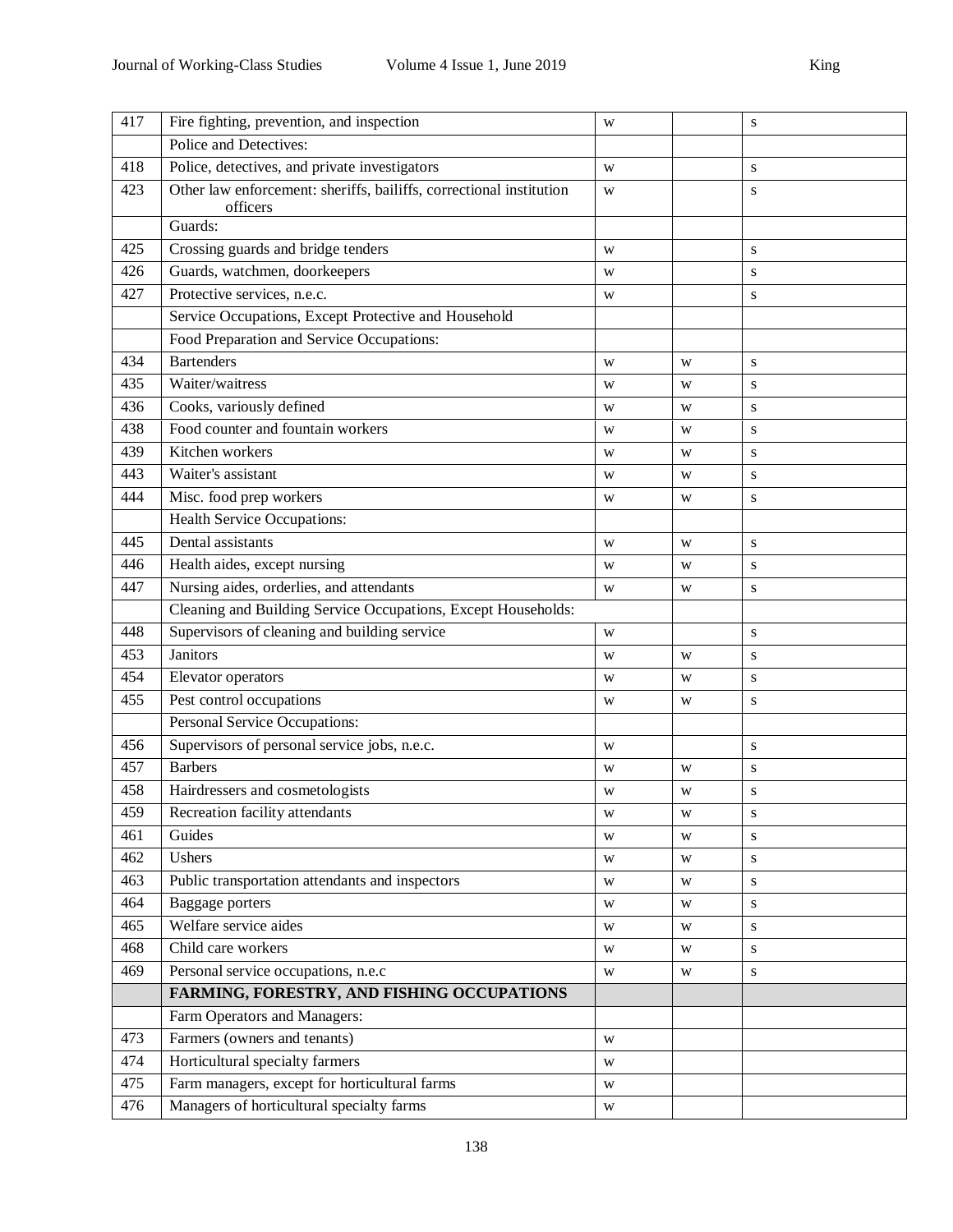|                  | Other Agricultural and Related Occupations:            |   |   |   |
|------------------|--------------------------------------------------------|---|---|---|
|                  | Farm Occupations, Except Managerial:                   |   |   |   |
| 479              | Farm workers                                           | W | W |   |
| 483              | Marine life cultivation workers                        | W | W |   |
| 484              | Nursery farming workers                                | W | W |   |
|                  | Related Agricultural Occupations:                      |   |   |   |
| 485              | Supervisors of agricultural occupations                | W |   |   |
| 486              | Gardeners and groundskeepers                           | W | W |   |
| 487              | Animal caretakers except on farms                      | W | W |   |
| 488              | Graders and sorters of agricultural products           | W | W |   |
| 489              | Inspectors of agricultural products                    | W | W |   |
|                  | Forestry and Logging Occupations:                      |   |   |   |
| 496              | Timber, logging, and forestry workers                  | W | W |   |
|                  | Fishers, Hunters, and Trappers:                        |   |   |   |
| 498              | Fishers, hunters, and kindred                          | W | W |   |
|                  | PRECISION PRODUCTION, CRAFT, AND REPAIR OCCUPATIONS    |   |   |   |
|                  | Mechanics and Repairers:                               |   |   |   |
| 503              | Supervisors of mechanics and repairers                 | W |   | W |
|                  | Mechanics and Repairers, Except Supervisors            |   |   |   |
|                  | Vehicle and Mobile Equipment Mechanics and Repairers:  |   |   |   |
| 505              | Automobile mechanics                                   | W | W | W |
| 507              | Bus, truck, and stationary engine mechanics            | W | W | W |
| 508              | Aircraft mechanics                                     | W | W | W |
| 509              | Small engine repairers                                 | W | W | W |
| $\overline{514}$ | Auto body repairers                                    | W | W | W |
| 516              | Heavy equipment and farm equipment mechanics           | W | W | W |
| 518              | Industrial machinery repairers                         | W | W | W |
| 519              | Machinery maintenance occupations                      | W | W | W |
|                  | Electrical and Electronic Equipment Repairers:         |   | W |   |
| 523              | Repairers of industrial electrical equipment           | W | W | W |
| 525              | Repairers of data processing equipment                 | W | W | W |
| 526              | Repairers of household appliances and power tools      | W | W | W |
| 527              | Telecom and line installers and repairers              | W | W | W |
| 533              | Repairers of electrical equipment, n.e.c.              | W | W | W |
| 534              | Heating, air conditioning, and refrigeration mechanics | W | W | W |
|                  | Miscellaneous Mechanics and Repairers:                 |   |   |   |
| 535              | Precision makers, repairers, and smiths                | W | W | W |
| 536              | Locksmiths and safe repairers                          | W | W | W |
| 538              | Office machine repairers and mechanics                 | W | W | W |
| 539              | Repairers of mechanical controls and valves            | W | W | W |
| 543              | Elevator installers and repairers                      | W | W | W |
| 544              | Millwrights                                            | W | W | W |
| 549              | Mechanics and repairers, n.e.c.                        | W | W | W |
|                  | <b>Construction Trades</b>                             |   |   |   |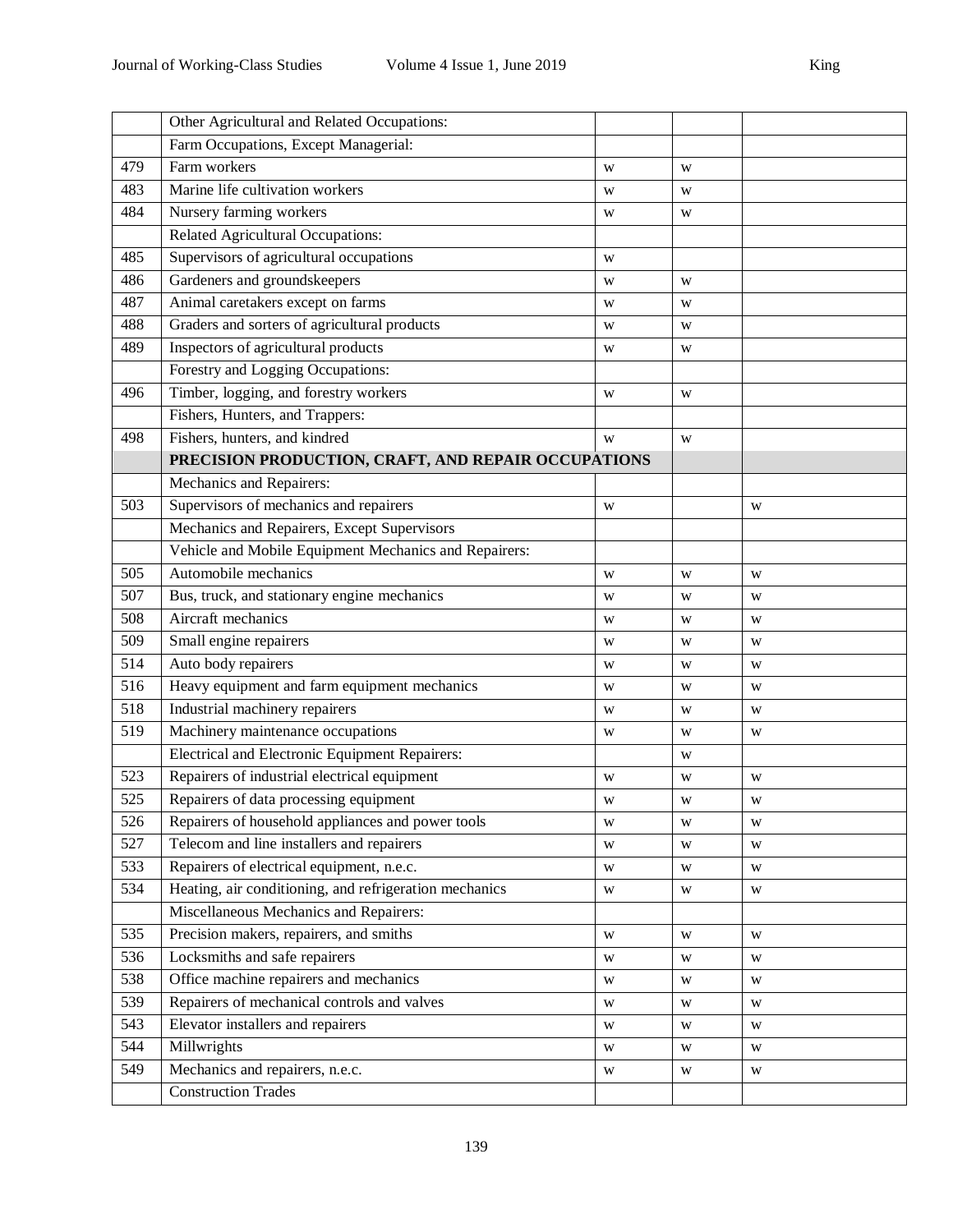|     | Supervisors, Construction Occupations:                       |             |   |                         |
|-----|--------------------------------------------------------------|-------------|---|-------------------------|
| 558 | Supervisors of construction work                             | W           |   | W                       |
|     | <b>Construction Trades, Except Supervisors:</b>              |             |   |                         |
| 563 | Masons, tilers, and carpet installers                        | W           | W | W                       |
| 567 | Carpenters                                                   | W           | W | W                       |
| 573 | Drywall installers                                           | W           | W | W                       |
| 575 | Electricians                                                 | W           | W | W                       |
| 577 | Electric power installers and repairers                      | W           | W | W                       |
| 579 | Painters, construction and maintenance                       | W           | W | W                       |
| 583 | Paperhangers                                                 | W           | W | W                       |
| 584 | Plasterers                                                   | W           | W | W                       |
| 585 | Plumbers, pipe fitters, and steamfitters                     | W           | W | W                       |
| 588 | Concrete and cement workers                                  | W           | W | W                       |
| 589 | Glaziers                                                     | W           | W | W                       |
| 593 | <b>Insulation</b> workers                                    | W           | W | W                       |
| 594 | Paving, surfacing, and tamping equipment operators           | W           | W | W                       |
| 595 | Roofers and slaters                                          | W           | W | W                       |
| 596 | Sheet metal duct installers                                  | W           | W | W                       |
| 597 | Structural metal workers                                     | W           | W | W                       |
| 598 | Drillers of earth                                            | W           | W | W                       |
| 599 | Construction trades, n.e.c.                                  | W           | W | W                       |
|     | <b>Extractive Occupations:</b>                               |             |   |                         |
| 614 | Drillers of oil wells                                        | W           | W | W                       |
| 615 | Explosives workers                                           | W           | W | W                       |
| 616 | Miners                                                       | W           | W | W                       |
| 617 | Other mining occupations                                     | W<br>W      |   | W                       |
|     | Precision Production Occupations:                            |             |   |                         |
| 628 | Production supervisors or foremen                            | W           |   | W                       |
|     | Precision Metal Working Occupations:                         |             |   |                         |
| 634 | Tool and die makers and die setters                          | W           | W | W                       |
| 637 | Machinists                                                   | W           | W | W                       |
| 643 | <b>Boilermakers</b>                                          | W           | W | W                       |
| 644 | Precision grinders and filers                                | W           | W | W                       |
| 645 | Patternmakers and model makers                               | W           | W | W                       |
| 646 | Lay-out workers                                              | W           | W | W                       |
| 649 | Engravers                                                    | W           | W | W                       |
| 653 | Tinsmiths, coppersmiths, and sheet metal workers             | W           | W | W                       |
|     | Precision Woodworking Occupations:                           |             |   |                         |
| 657 | Cabinetmakers and bench carpenters                           | W           | W | W                       |
| 658 | Furniture and wood finishers                                 | W           | W | W                       |
| 659 | Other precision woodworkers                                  | W           | W | W                       |
|     | Precision Textile, Apparel, and Furnishings Machine Workers: |             |   |                         |
| 666 | Dressmakers and seamstresses                                 | W           | W | W                       |
| 667 | Tailors                                                      | $\mathbf W$ | W | $\ensuremath{\text{W}}$ |
|     |                                                              |             |   |                         |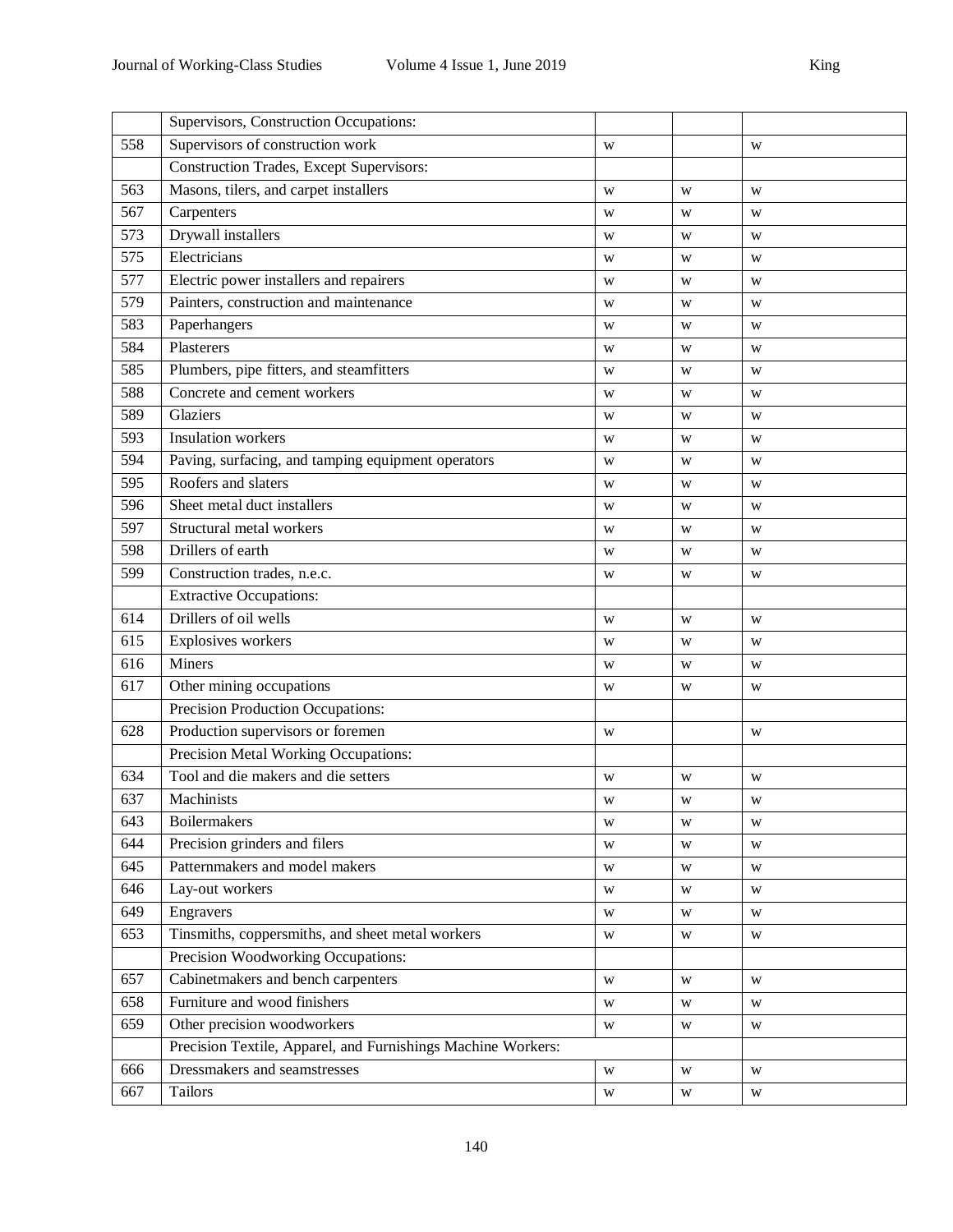| 668 | Upholsterers                                         | W           | W | W |  |  |
|-----|------------------------------------------------------|-------------|---|---|--|--|
| 669 | Shoe repairers                                       | W           | W | W |  |  |
| 674 | Other precision apparel and fabric workers           | W           | W | W |  |  |
|     | Precision Workers, Assorted Materials:               |             |   |   |  |  |
| 675 | Hand molders and shapers, except jewelers            | W           | W | W |  |  |
| 677 | Optical goods workers                                | W           | W | W |  |  |
| 678 | Dental laboratory and medical appliance technicians  | W           | W | W |  |  |
| 679 | <b>Bookbinders</b>                                   | W           | W | W |  |  |
| 684 | Other precision and craft workers                    | W           | W | W |  |  |
|     | Precision Food Production Occupations:               |             |   |   |  |  |
| 686 | Butchers and meat cutters                            | W           | W | W |  |  |
| 687 | <b>Bakers</b>                                        | W           | W | W |  |  |
| 688 | Batch food makers                                    | W           | W | W |  |  |
|     | Precision Inspectors, Testers, and Related Workers:  |             |   |   |  |  |
| 693 | Adjusters and calibrators                            | W           | W | W |  |  |
|     | Plant and System Operators:                          |             |   |   |  |  |
| 694 | Water and sewage treatment plant operators           | W           | W | W |  |  |
| 695 | Power plant operators                                | W           | W | W |  |  |
| 696 | Plant and system operators, stationary engineers     | W           |   |   |  |  |
| 699 | Other plant and system operators                     | W           | W |   |  |  |
|     | OPERATORS, FABRICATORS, AND LABORERS                 |             |   |   |  |  |
|     | Machine Operators, Assemblers, and Inspectors        |             |   |   |  |  |
|     | Machine Operators and Tenders, Except Precision      |             |   |   |  |  |
|     | Metal Working and Plastic Working Machine Operators: |             |   |   |  |  |
| 703 | Lathe, milling, and turning machine operatives       | W           | W | W |  |  |
| 706 | Punching and stamping press operatives               | W           | W | W |  |  |
| 707 | Rollers, roll hands, and finishers of metal          | W           | W | W |  |  |
| 708 | Drilling and boring machine operators                | W           | W | W |  |  |
| 709 | Grinding, abrading, buffing, and polishing workers   | W<br>W<br>W |   |   |  |  |
| 713 | Forge and hammer operators                           | W           | W | W |  |  |
| 717 | Fabricating machine operators, n.e.c.                | W           | W | W |  |  |
|     | Metal and Plastic Processing Machine Operators:      |             |   |   |  |  |
| 719 | Molders, and casting machine operators               | W           | W | W |  |  |
| 723 | Metal platers                                        | W           | W | W |  |  |
| 724 | Heat treating equipment operators                    | W           | W | W |  |  |
|     | <b>Woodworking Machine Operators:</b>                |             |   |   |  |  |
| 726 | Wood lathe, routing, and planing machine operators   | W           | W | W |  |  |
| 727 | Sawing machine operators and sawyers                 | W           | W | W |  |  |
| 728 | Shaping and joining machine operator (woodworking)   | W           | W | W |  |  |
| 729 | Nail and tacking machine operators (woodworking)     | W           | W | W |  |  |
| 733 | Other woodworking machine operators                  | W           | W | W |  |  |
|     | Printing Machine Operators:                          |             |   |   |  |  |
| 734 | Printing machine operators, n.e.c.                   | W           | W | W |  |  |
| 735 | Photoengravers and lithographers                     | W           | W | W |  |  |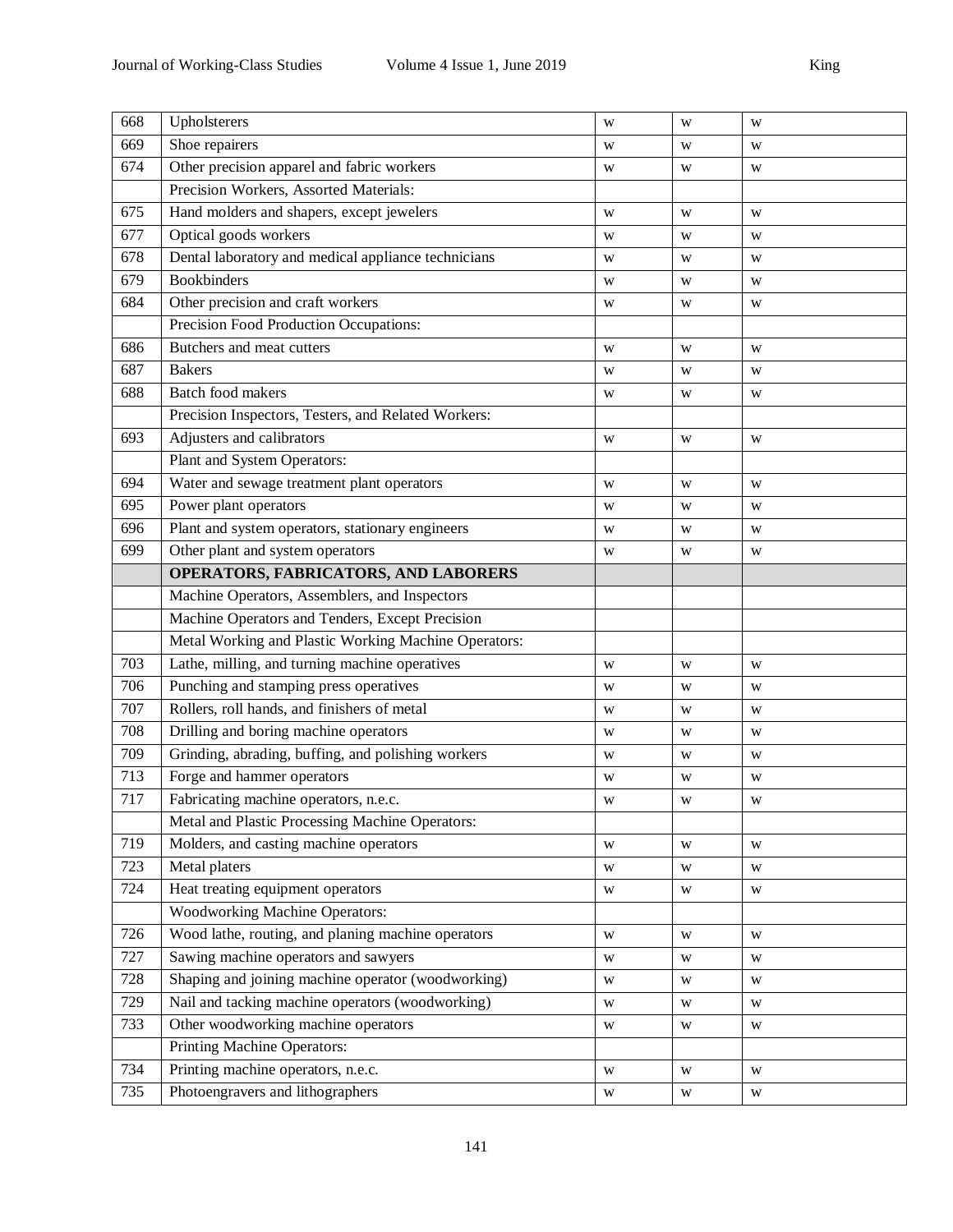| 736 | Typesetters and compositors                             | W           | W | W |
|-----|---------------------------------------------------------|-------------|---|---|
|     | Textile, Apparel, and Furnishings Machine Operators:    |             |   |   |
| 738 | Winding and twisting textile/apparel operatives         | W           | W | W |
| 739 | Knitters, loopers, and toppers textile operatives       | W           | W | W |
| 743 | Textile cutting machine operators                       | W           | W | W |
| 744 | Textile sewing machine operators                        | W           | W | W |
| 745 | Shoemaking machine operators                            | W           | W | W |
| 747 | Pressing machine operators (clothing)                   | W           | W | W |
| 748 | Laundry workers                                         | W           | W | W |
| 749 | Misc. textile machine operators                         | W           | W | W |
|     | Machine Operators, Assorted Materials:                  |             |   |   |
| 753 | Cementing and gluing machine operators                  | W           | W | W |
| 754 | Packers, fillers, and wrappers                          | W           | W | W |
| 755 | Extruding and forming machine operators                 | W           | W | W |
| 756 | Mixing and blending machine operatives                  | W           | W | W |
| 757 | Separating, filtering, and clarifying machine operators | W           | W | W |
| 759 | Painting machine operators                              | W           | W | W |
| 763 | Roasting and baking machine operators (food)            | W           | W | W |
| 764 | Washing, cleaning, and pickling machine operators       | W           | W | W |
| 765 | Paper folding machine operators                         | W           | W | W |
| 766 | Furnace, kiln, and oven operators, apart from food      | W           | W | W |
| 768 | Crushing and grinding machine operators                 | W           | W | W |
| 769 | Slicing and cutting machine operators                   | W           | W | W |
| 773 | Motion picture projectionists                           | W           | W | W |
| 774 | Photographic process workers                            | W           | W | W |
| 779 | Machine operators, n.e.c.                               | W           | W | W |
|     | Fabricators, Assemblers, and Hand Working Occupations:  |             |   |   |
| 783 | Welders and metal cutters                               | W           | W | W |
| 784 | Solderers                                               | W           | W | W |
| 785 | Assemblers of electrical equipment                      | W           | W | W |
| 789 | Hand painting, coating, and decorating occupations      | W           | W | W |
|     | Production Inspectors, Testers, Samplers, and Weighers: |             |   |   |
| 796 | Production checkers and inspectors                      | W           | W | W |
| 799 | Graders and sorters in manufacturing                    | W           | W | W |
|     | <b>Transportation and Material Moving Occupations</b>   |             |   |   |
|     | Motor Vehicle Operators:                                |             |   |   |
| 803 | Supervisors of motor vehicle transportation             | W           | W | W |
| 804 | Truck, delivery, and tractor drivers                    | W           | W | W |
| 808 | <b>Bus</b> drivers                                      | W           | W | W |
| 809 | Taxi cab drivers and chauffeurs                         | W           | W | W |
| 813 | Parking lot attendants                                  | W           | W | W |
|     | Transportation Occupations, Except Motor Vehicles       |             |   |   |
|     | Rail Transportation Occupations:                        |             |   |   |
| 823 | Railroad conductors and yardmasters                     | $\mathbf W$ | W | W |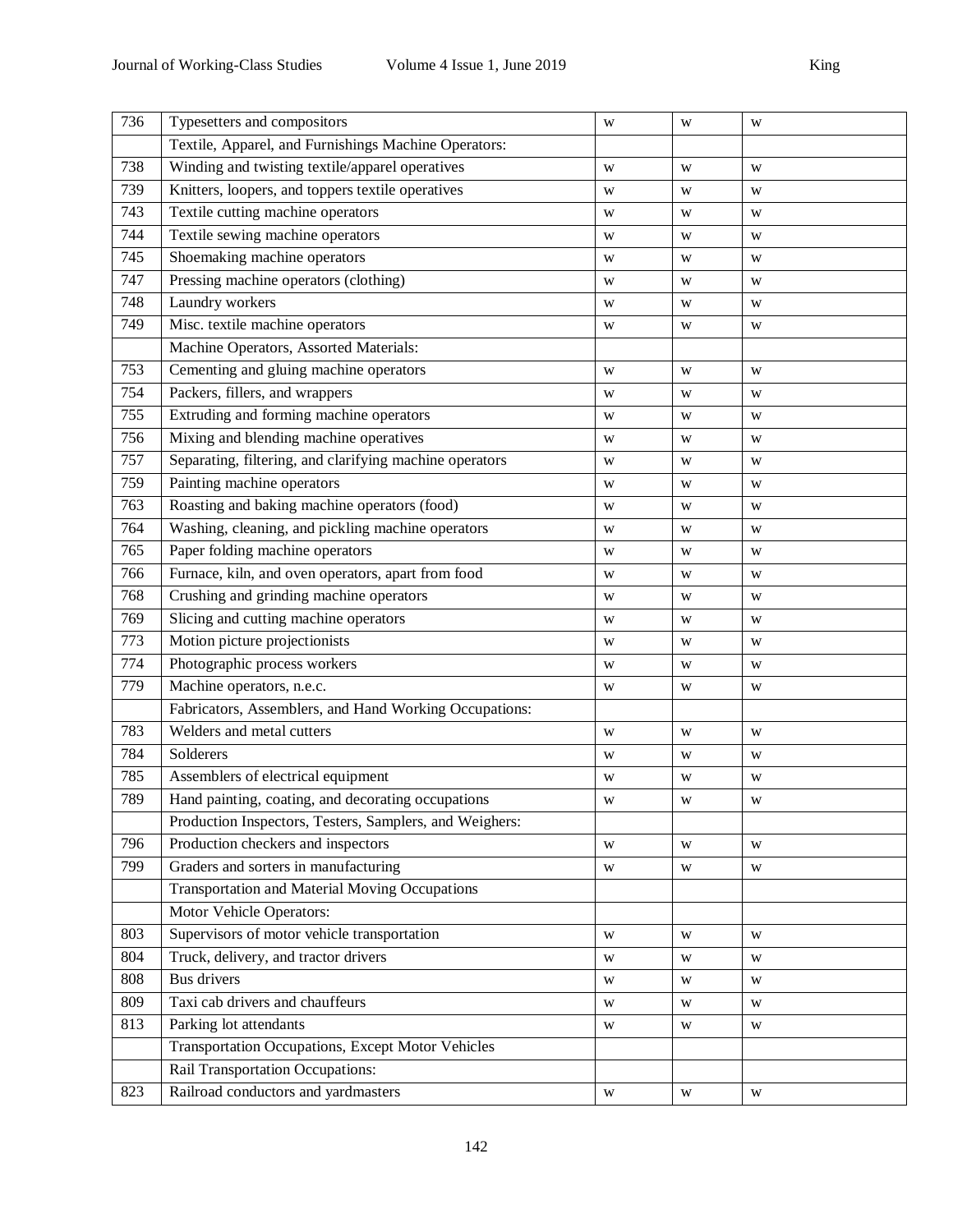| 824 | Locomotive operators (engineers and firemen)                         | W | W | W |
|-----|----------------------------------------------------------------------|---|---|---|
| 825 | Railroad brake, coupler, and switch operators                        | W | W | W |
|     | <b>Water Transportation Occupations:</b>                             |   |   |   |
| 829 | Ship crews and marine engineers                                      | W | W | W |
| 834 | Water transport infrastructure tenders and crossing guards           | W | W | W |
|     | Material Moving Equipment Operators:                                 |   |   |   |
| 844 | Operating engineers of construction equipment                        | W | W | W |
| 848 | Crane, derrick, winch, and hoist operators                           | W | W | W |
| 853 | Excavating and loading machine operators                             | W | W | W |
| 859 | Misc. material moving occupations                                    | W | W | W |
|     | Helpers, Construction and Extractive Occupations:                    |   |   |   |
| 865 | Helpers, constructions                                               | W | W | W |
| 866 | Helpers, surveyors                                                   | W | W | W |
| 869 | <b>Construction laborers</b>                                         | W | W | W |
| 874 | Production helpers                                                   | W | W | W |
|     | Freight, Stock, and Material Handlers:                               |   |   |   |
| 875 | Garbage and recyclable material collectors                           | W | W | W |
| 876 | Materials movers: stevedores and longshore workers                   | W | W | W |
| 877 | <b>Stock handlers</b>                                                | W | W | W |
| 878 | Machine feeders and offbearers                                       | W | W | W |
| 883 | Freight, stock, and materials handlers                               | W | W | W |
| 885 | Garage and service station related occupations                       | W | W | W |
| 887 | Vehicle washers and equipment cleaners                               | W | W | W |
| 888 | Packers and packagers by hand                                        | W | W | W |
| 889 | Laborers outside construction                                        | W | W | W |
|     | <b>MILITARY OCCUPATIONS</b>                                          |   |   |   |
|     | Individuals in Occupations coded 905-999 excluded from data          |   |   |   |
| 905 | set                                                                  |   |   |   |
|     | Military                                                             |   |   |   |
|     | <b>EXPERIENCED UNEMPLOYED NOT CLASSIFIED BY</b><br><b>OCCUPATION</b> |   |   |   |
| 991 | Unemployed                                                           |   |   |   |
| 999 | N/A and unknown                                                      |   |   |   |

#### **Notes:**

According to my interpretation of Cohen's categories, famers (owners and tenants) (code 473) and horticultural specialty farmers (code 474) are not included in working class. In aligning with Florida's categorization, I have also taken 'management occupations' as creative professionals and interpreted as the 'management related occupations' in the coding, and also did not include managers in working and service class occupations. Additionally, in attempting to align with Florida's definition, I interpreted 'Sales demonstrators / promoters / models' (Code 283) as service class here, and not the 'high-end sales and sales management' that Florida refers to.

IPUMS website explains that, 'The census occupation classification system changed markedly in 2000, so the correspondence of ACS occupation codes to the 1950 categories is more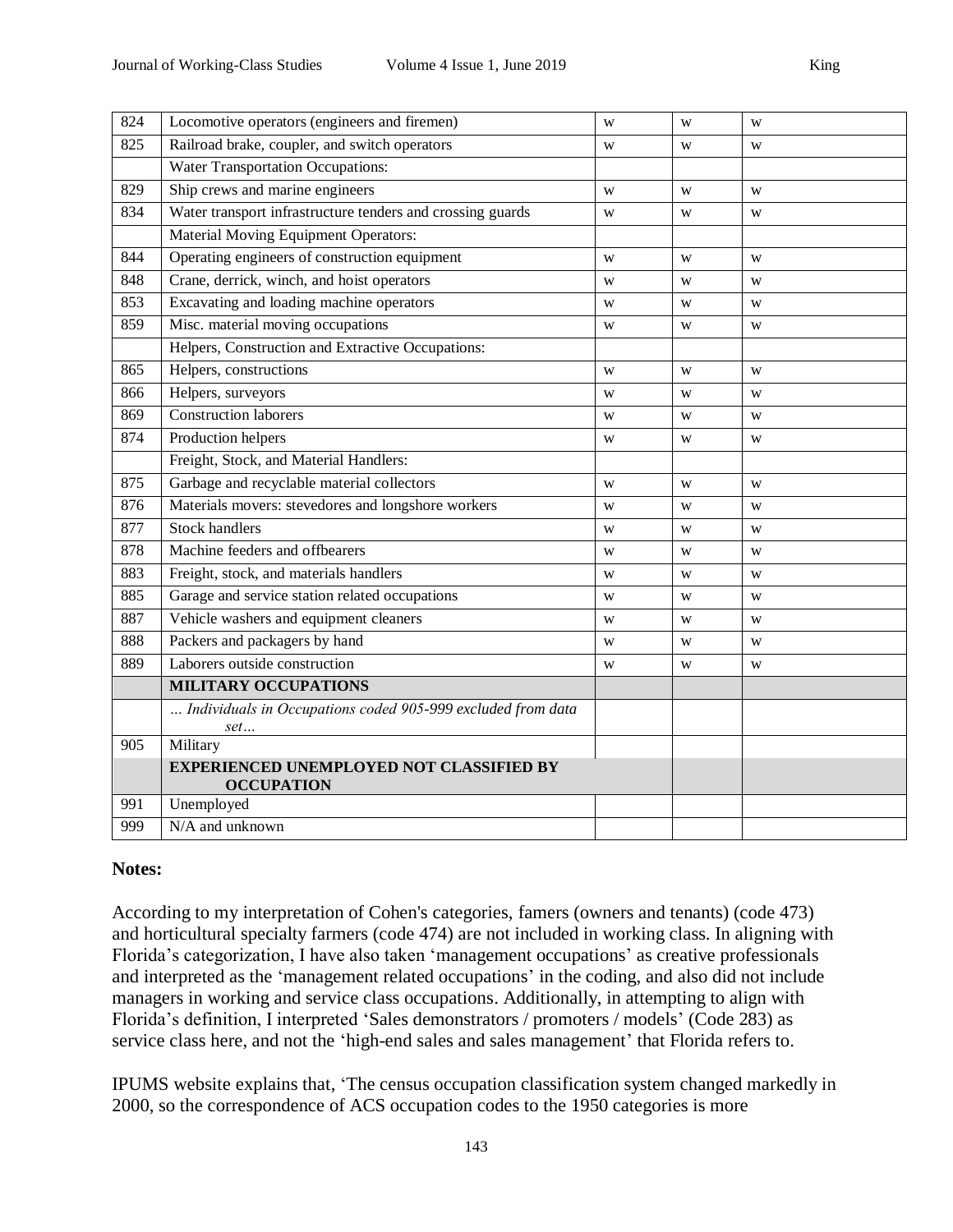problematic than for earlier census years. Researchers interested in the period from 1980 to the present should consider using OCC1990. OCC1990 codes occupations into a simplified version of the 1990 occupational coding scheme. The OCC1950 and OCC1990 classifications have corresponding occupational standing measures recorded in the variables SEI, HWSEI, NPBOSS50, NPBOSS90, PRESGL, PRENT, EDSCOR50, EDSCOR90, ERSCOR50, ERSCOR90, and OCCSCORE. Our essay on 'Integrated Occupation and Industry codes and Occupational Standing Variables in the IPUMS' describes how we construct harmonized occupational variables as well as occupational standing variables.' **Table 2. Standard Occupation Categories by Three Definitions of the Working Class, employed workers in ACS 2017** 

|                            | <b>Metzgar</b> |              | Cohen          |            | <b>Florida</b> |                  |
|----------------------------|----------------|--------------|----------------|------------|----------------|------------------|
| <b>Standard Occupation</b> |                |              |                |            | Creative       | Creative         |
| <b>Categories</b>          | <b>WC</b>      | nonWC        | <b>WC</b>      | nonWC      | Proletariat    | <b>Class</b>     |
| Managerial &               |                |              |                |            |                |                  |
| Professional Specialty     | $\theta$       | 51,569,623   | $\overline{0}$ | 51,569,623 | 1,950,578      | 49,619,045       |
|                            |                |              |                |            |                |                  |
| Technical, sales &         |                |              |                |            |                |                  |
| admin. support             | 42,594,096     | $\Omega$     | 34,790,588     | 7,803,508  | 32,371,501     | 10,222,595       |
|                            |                |              |                |            |                |                  |
|                            |                |              |                |            |                |                  |
| Service                    | 25,801,570     | $\theta$     | 22, 241, 598   | 3,559,972  | 25,801,570     | $\boldsymbol{0}$ |
|                            |                |              |                |            |                |                  |
| Farming, forestry &        |                |              |                |            |                |                  |
| fishing                    | 3,409,611      | $\theta$     | 2,702,588      | 707,023    | 3,409,611      | $\boldsymbol{0}$ |
| Precision production,      |                |              |                |            |                |                  |
| craft & repair             | 13,510,699     | $\mathbf{0}$ | 11,479,225     | 2,031,474  | 13,510,699     | $\mathbf{0}$     |
| Operators, fabricators     |                |              |                |            |                |                  |
| & laborers                 | 18,171,658     | $\Omega$     | 18,171,658     | $\Omega$   | 18,171,658     | $\theta$         |
| <b>Total</b>               | 103,487,634    | 51,569,623   | 89,385,657     | 65,671,600 | 95,215,617     | 59,841,640       |

**Table 3. Employment in Industry Categories by Three Definitions of the Working Class, employed workers in ACS 2017** 

|                         | <b>WC</b> by Metzgar<br><b>WC</b> by Cohen |        |           |      |            |        |           |        |
|-------------------------|--------------------------------------------|--------|-----------|------|------------|--------|-----------|--------|
|                         |                                            |        | Non-      | % of |            |        | Non-      | $%$ of |
|                         | Working                                    | $%$ of | Working   | non- | Working    | $%$ of | Working   | non-   |
| <b>Industry</b>         | Class                                      | WC     | Class     | WC.  | Class      | WC.    | Class     | WC     |
| Ag, Forestry,           |                                            |        |           |      |            |        |           |        |
| <b>Fisheries</b>        | 3,273,527                                  | 3.16   | 246,440   | 0.48 | 2,562,650  | 2.87   | 957.317   | 1.46   |
| Mining                  | 529,575                                    | 0.51   | 196.526   | 0.38 | 453,407    | 0.51   | 272,694   | 0.42   |
| Construction            | 8,453,347                                  | 8.17   | 1,807,516 | 3.51 | 7,618,874  | 8.52   | 2,641,989 | 4.02   |
| <i>Manufacturing</i>    | 11,617,789                                 | 11.23  | 4,403,165 | 8.54 | 10,612,877 | 11.87  | 5,408,077 | 8.24   |
| <b>Public Utilities</b> | 8,942,172                                  | 8.64   | 1,944,717 | 3.77 | 8,481,461  | 9.49   | 2,405,428 | 3.66   |
| Wholesale Trade         | 2,919,302                                  | 2.82   | 705.740   | 1.37 | 2,697,029  | 3.02   | 1,296,528 | 1.97   |
| Retail Trade            | 24,588,949                                 | 23.76  | 2,919,302 | 5.66 | 21,245,821 | 23.77  | 6,262,430 | 9.54   |
| <i>FIRE</i>             | 5,645,211                                  | 5.45   | 4,374,203 | 8.48 | 3,325,768  | 3.72   | 6,693,646 | 10.19  |
| <b>Business</b> and     |                                            |        |           |      |            |        |           |        |
| Repair Services         | 7,405,481                                  | 7.16   | 3,449,856 | 6.69 | 6,150,587  | 6.88   | 4,704,750 | 7.16   |
| Personal                |                                            |        |           |      |            |        |           |        |
| <i>Services</i>         | 4,545,371                                  | 4.39   | 805,650   | 1.56 | 4,277,587  | 4.79   | 1,073,434 | 1.63   |
| Entertainment           |                                            |        |           |      |            |        |           |        |
| and Recreation          |                                            |        |           |      |            |        |           |        |
| <i>Services</i>         | 1,640,670                                  | 1.59   | 1,077,245 | 2.09 | 1,441,186  | 1.61   | 1,276,729 | 1.94   |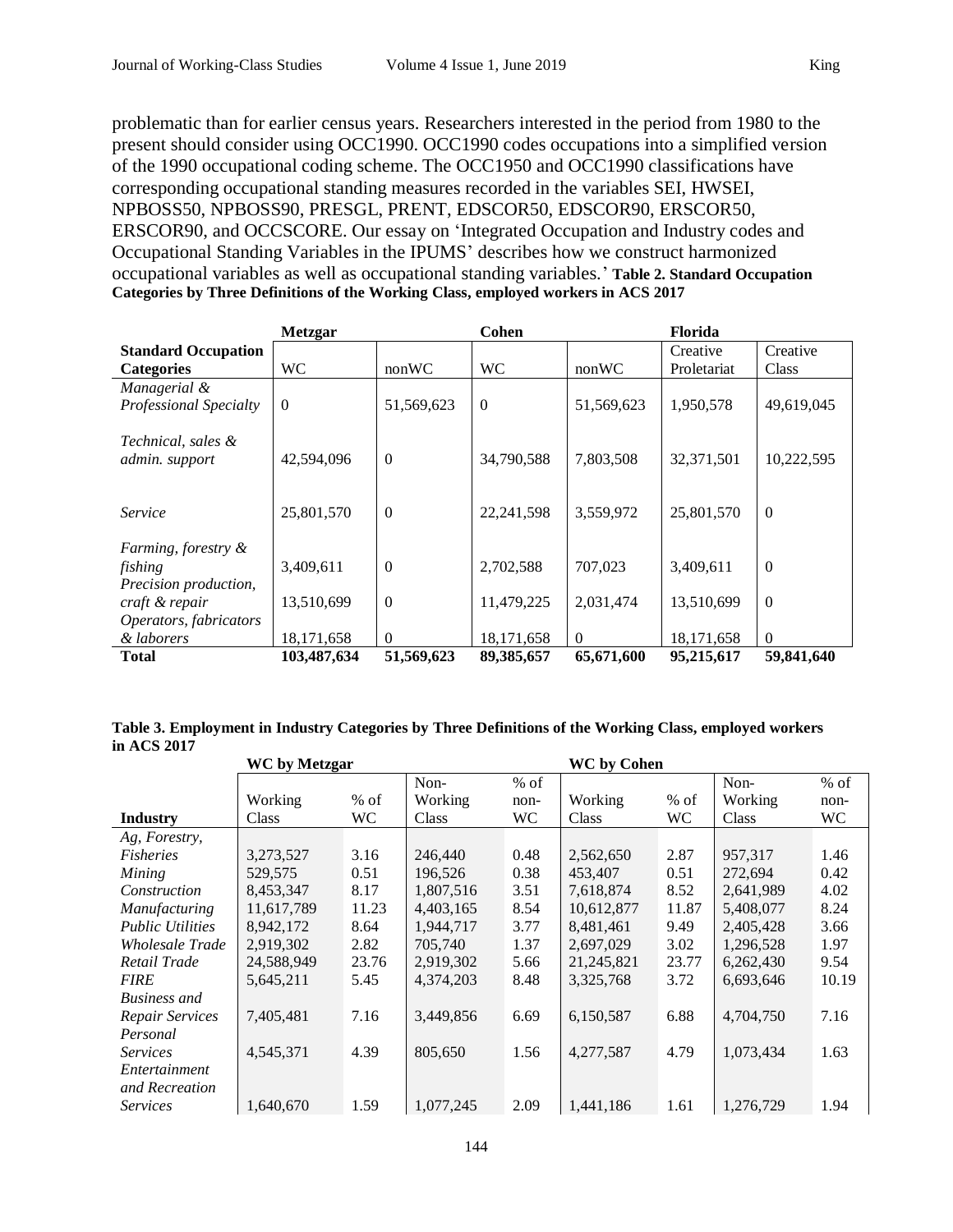| Professional and<br><b>Related Services</b> | 19.074.245  | 18.43                | 27,009,241 | 52.37 | 18,215,168   | 20.38 | 27,868,318 | 42.44 |
|---------------------------------------------|-------------|----------------------|------------|-------|--------------|-------|------------|-------|
| Public<br>Administration                    | 4.483.480   | 4.33                 | 2.630.022  | 5.10  | 23.03.242    | 2.58  | 4.810.260  | 7.32  |
| Total                                       | 103,487,634 | $99.64^{\mathrm{a}}$ | 51,56,9623 | 100%  | 89, 385, 657 | 100   | 65,671,600 | 100   |

<sup>a</sup>Sum of %'s based on rounded figures.

#### **Table 3 (continued). Employment in Industry Categories by Three Definitions of the Working Class, employed workers in ACS 2017**

|                          | <b>Creative Classes</b> |       |            |        | <b>Totals</b> |            |
|--------------------------|-------------------------|-------|------------|--------|---------------|------------|
|                          | Creative                | % of  | Creative   | $%$ of |               | % of Labor |
| <b>Industry</b>          | Proletariat             | CP    | Class      | CC     | Total         | Force      |
| Agriculture,             |                         |       |            |        |               |            |
| Forestry,                |                         |       |            |        |               |            |
| <b>Fisheries</b>         | 3,245,912               | 3.41  | 274,055    | 0.46   | 3,519,967     | 2.27       |
| Mining                   | 502,363                 | 0.53  | 223,738    | 0.37   | 726,101       | 0.47       |
| Construction             | 8,383,696               | 8.80  | 1,877,167  | 3.14   | 10,260,863    | 6.62       |
| Manufacturing            | 10,894,639              | 11.44 | 5,126,315  | 8.57   | 16,020,954    | 10.33      |
| <b>Public Utilities</b>  | 8,407,760               | 8.83  | 2,479,129  | 4.14   | 10,886,889    | 7.02       |
| Wholesale Trade          | 2,724,004               | 2.86  | 1,269,553  | 2.12   | 3,993,557     | 2.58       |
| Retail Trade             | 21,376,484              | 22.45 | 6,131,767  | 10.25  | 27,508,251    | 17.74      |
| <b>FIRE</b>              | 3,363,683               | 3.53  | 6,655,731  | 11.12  | 10,019,414    | 6.46       |
| <b>Business</b> and      |                         |       |            |        |               |            |
| Repair Services          | 6,168,607               | 6.48  | 4,686,730  | 7.83   | 10,855,337    | 7.00       |
| <b>Personal Services</b> | 4,498,390               | 4.72  | 852,631    | 1.42   | 5,351,021     | 3.45       |
| Entertainment            |                         |       |            |        |               |            |
| and Recreation           |                         |       |            |        |               |            |
| <b>Services</b>          | 1,858,411               | 1.95  | 859,504    | 1.44   | 2,717,915     | 1.75       |
| Professional and         |                         |       |            |        |               |            |
| <b>Related Services</b>  | 19,390,113              | 20.36 | 26,693,373 | 44.61  | 46,083,486    | 29.72      |
| Public                   |                         |       |            |        |               |            |
| Administration           | 4,401,555               | 4.62  | 2,711,947  | 4.53   | 7,113,502     | 4.59       |
| <b>Total</b>             | 95,215,617              | 100   | 59,841,640 | 100    | 15,505,7257   | <b>100</b> |